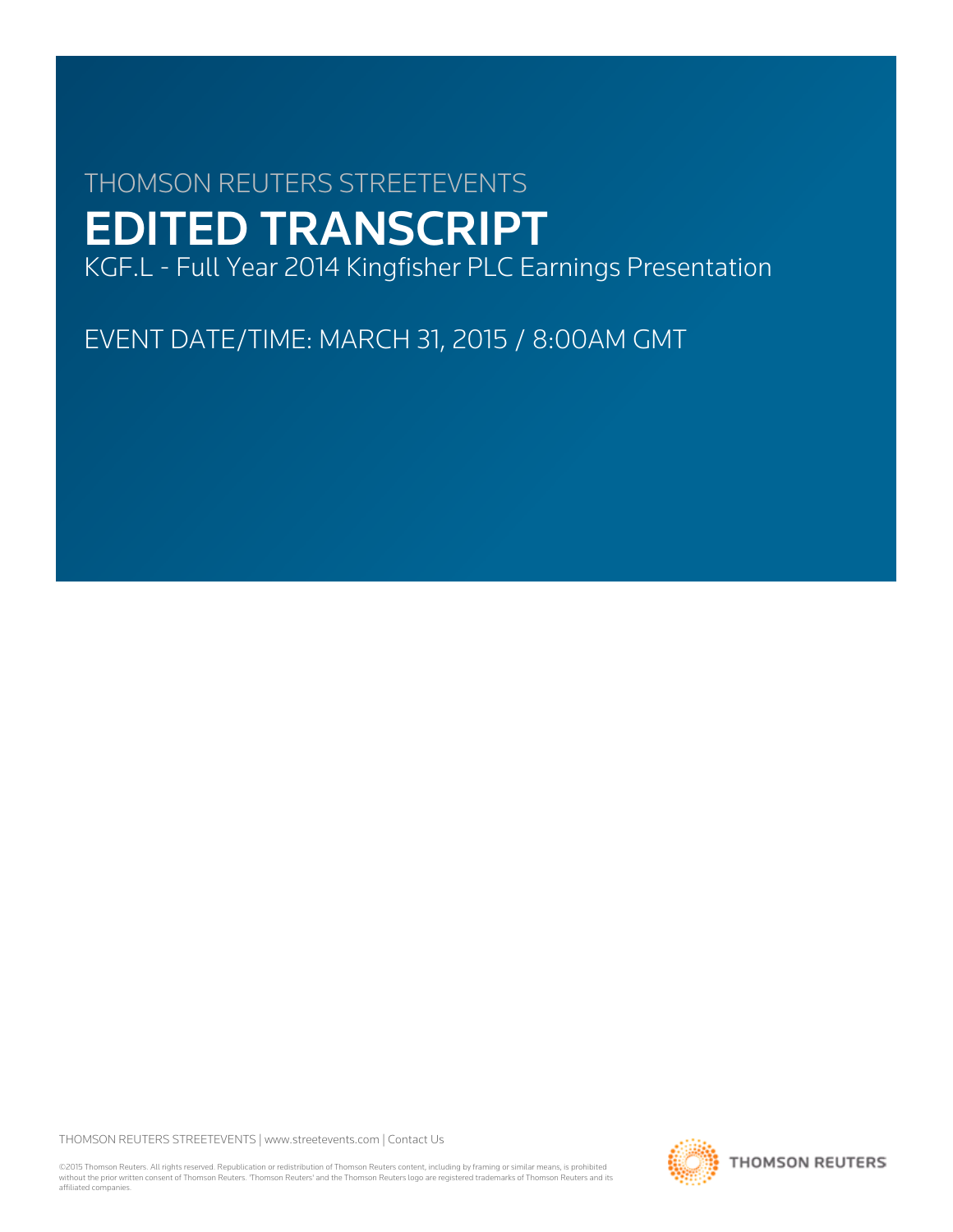# **CORPORATE PARTICIPANTS**

**[Veronique Laury](#page-1-0)** Kingfisher plc - CEO **[Karen Witts](#page-1-1)** Kingfisher plc - CFO **[Guy Colleau](#page-31-0)** Kingfisher plc - CEO, Group Sourcing & Offer **[Steve Willett](#page-22-0)** Kingfisher plc - CEO, Group Productivity & Development

# **CONFERENCE CALL PARTICIPANTS**

**[Geoff Ruddell](#page-19-0)** Morgan Stanley - Analyst **[Jamie Merriman](#page-20-0)** Sanford C. Bernstein & Co., LLC - Analyst **[Fraser Ramzan](#page-20-1)** Nomura - Analyst **[Geoff Lowery](#page-21-0)** Redburn Partners - Analyst **[Andy Hughes](#page-22-1)** UBS - Analyst **[Christodoulos Chaviaras](#page-23-0)** Barclays - Analyst **[Simon Bowler](#page-24-0)** Exane BNP Paribas - Analyst **[Tony Shiret](#page-25-0)** Espirito Santo Investment Bank - Analyst **[Claire Huff](#page-27-0)** RBC Capital Markets - Analyst **[Assad Malic](#page-28-0)** Citi - Analyst **[Warwick Okines](#page-28-1)** Deutsche Bank Research - Analyst **[Caroline Gulliver](#page-29-0)** Jefferies & Co. - Analyst **[Rob Joyce](#page-30-0)** Goldman Sachs & Co. - Analyst

# <span id="page-1-0"></span>**PRESENTATION**

# **Veronique Laury** - Kingfisher plc - CEO

A fabulous place. With the blinds we can't see, but it's much better, because otherwise we would have to compete with the view which would have been very difficult, obviously.

<span id="page-1-1"></span>So glad to welcome you today. In a moment, I will talk to you about our strategy update. But before that, I would like to hand over Karen which will cover the financial results for last year.

# **Karen Witts** - Kingfisher plc - CFO

That's right. Thanks very much, though I know that you're all really waiting to hear what Vero's got to say. But if you just bear with me for a few minutes and I will take you through the 2014/2015 financial highlights, along with some developments in each of our major operations. And then, I'll move on to an update on the balance sheet and Kingfisher's uses of cash.

If we start with the financial summary. In the year to January 2015, Group sales grew by 2.9% to GBP11 billion on a constant-currency basis, with Group-wide like-for-like sales up 0.5% year on year.

Sales growth benefited from the addition of new space. During the year, we opened 74 new stores, including 64 Screwfix counters in the UK and Germany.

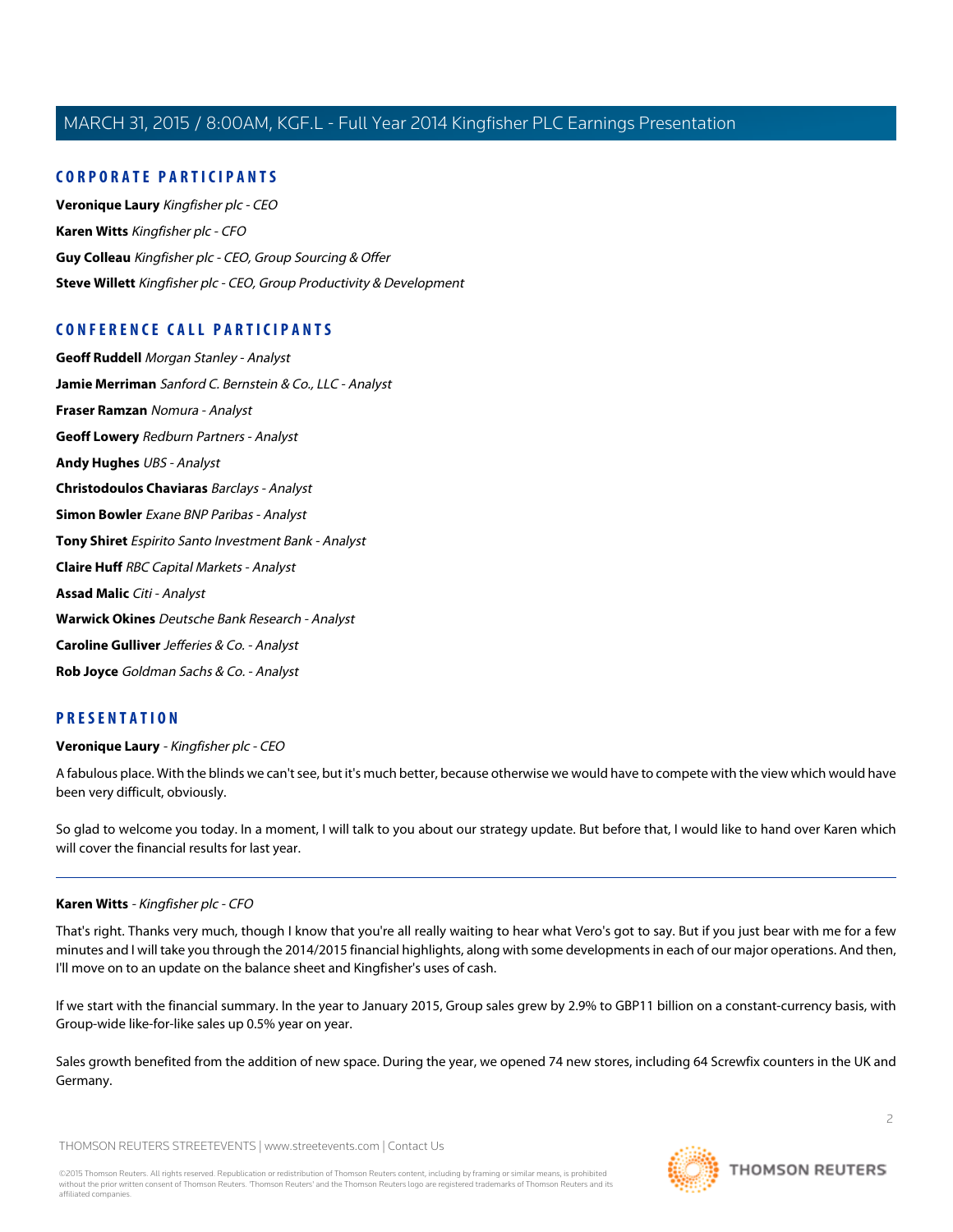The results for the year reflect a mixed picture across our markets, with an improving UK market offset by less favorable backdrop in Continental Europe, with France, our biggest market, proving to be more challenging since the summer.

Adjusted profit before tax of GBP675 million was down 7.5%, reflecting these trends, and two other main drivers; namely, GBP34 million of adverse foreign exchange impact from translating foreign currency results into sterling, and an additional GBP23 million investment in new countries.

Overall, retail profit was down 1.6% on a constant-currency basis, but if you wanted to look at it excluding the cost of entering new markets, then the underlying profit was up 1.5%.

Our effective tax rate was 27%. That's 1% higher than last year, reflecting higher losses in developing countries, for which no future tax benefit is currently recognized for accounting purposes.

Adjusted earnings per share of 20.9p was 8.3% lower than last year, reflecting lower profit and the adverse foreign exchange impact.

Statutory post-tax profit was down 19.3%, reflecting both the impact of having GBP14 million of Hornbach results in last year's numbers, and also a significantly lower exceptional credit year on year. And I'll explain the exceptional items on the next slide.

The Group generated GBP450 million of free cash flow after investing GBP275 million in the business. The majority of this was returned to shareholders through a combination of annual dividend, special dividend, share buyback.

Our net cash position grew by almost GBP100 million to GBP329 million, helping to inform our view on cash returns, which I'll explain later in the presentation.

We created GBP34 million of Kingfisher economic profit, which is our measure that charges earnings with an annual cost for the capital that the business has invested. This is lower than last year, driven by a combination of adverse foreign exchange impact, higher effective tax rate, and the startup nature of investment in new countries.

The Board is proposing a final dividend of 6.85p, bringing the full-year dividend to 10p, a year-on-year increase of 1%, which is covered 2.1 times by earnings.

Now if we move on to post-tax exceptional items. We're reporting a credit of GBP71 million in the year versus GBP131 million last year. And last year, that related mainly to the successful settlement of the long-running Kesa demerger case.

This year, the GBP71 million relates to three key items. Firstly, transaction and integration costs associated with Mr. Bricolage and the agreement to sell a controlling stake in the B&Q China business. Secondly, as covered in detail in our interim results in September, we have a restructuring charge in B&Q UK & Ireland, reflecting simplification initiatives to drive productivity benefits. And thirdly, tax credits, driven by the release of prior-year provisions which have either been agreed with the tax authorities, reassessed, or time expired.

And turning now to the results by geography. In France, we added 2% new space, three new stores, and three revamps. Also pleased to say that we made good progress with Click, Pay & Collect, rolling this out to 34 of our stores in 2015 -- rolling out to 34 of our stores. And in 2015/2016, we're planning another around about 80, so that we'll be delivering the capability to customers in over half of our stores by the end of the year.

Total sales in France were GBP4.1 billion, down 1%; and like-for-like sales declined by 2.3%. This was in an ongoing soft market impacted by weak consumer confidence and a declining housing and construction sector.

However, gross margins were held broadly flat, with ongoing self-help initiatives offsetting higher levels of activity. And despite continued focus on our cost control, including lower levels of variable pay, retail profit declined by 6.5% to GBP349 million.

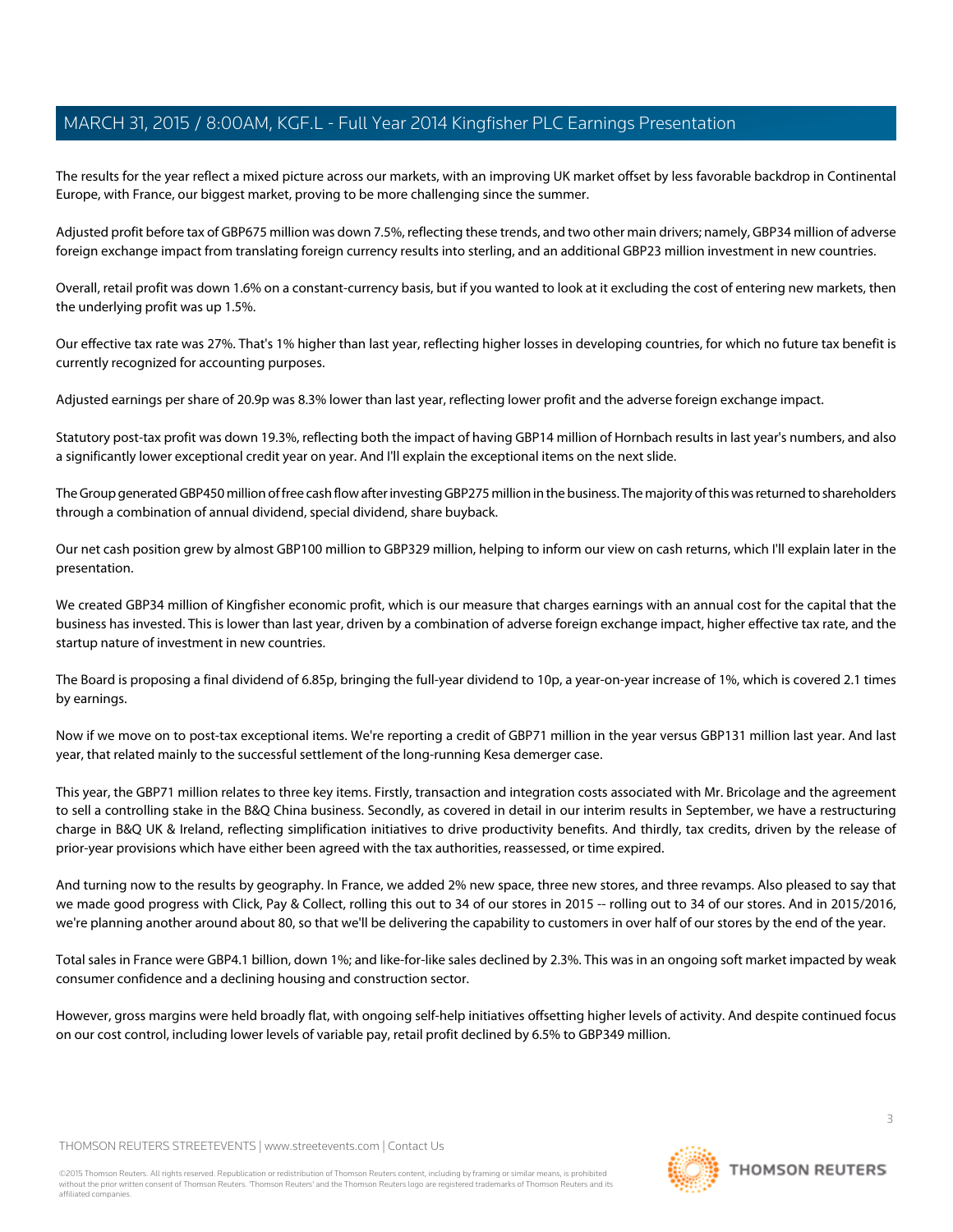In Castorama, sales of GBP2.3 billion declined by 1.7%, with like-for-like sales down 1.4%, which was just slightly ahead of the Banque de France data showing sales for the DIY market down by 1.5%.

The trade market in France continued to be weak, with no obvious stimulation of new house build numbers or planning permits, which were down by 12% and 8% respectively. These trends impacted Brico Depot, which more specifically targets trade professionals and very proficient retail customers, those that we're calling 'pro'.

Brico Depot's total sales of GBP1.8 billion were broadly flat, and like-for-like sales were down 3.2%.

At this point, I'd like to draw your attention to a new section in the release called technical guidance for full-year 2015/2016. I hope you'll find it a useful addition. This guidance includes an explanation of an accounting change which impacts the phasing of French business levies over the year.

So if we move on now to the UK & Ireland. The UK & Ireland had a good year, with both B&Q and Screwfix delivering profit growth. The business has benefited from better weather, a stronger UK economy, and more buoyant housing construction.

Total sales of GBP4.6 billion were up 5.5%, and like-for-like sales were up 3.2%.

Retail profits grew strongly, up more than 16%, driven by the higher sales and a continued focus on cost efficiency.

Gross margins were down 60 basis points, largely reflecting the recognition in quarter 1 of more promotionally-led showroom sales from the last quarter of the previous year in B&Q.

B&Q in Ireland's total sales were up 1.9% to GBP3.8 billion. and like-for-like sales were up 1.4%. That's the strongest full-year positive like-for-like performance in five years.

The B&Q team has made good progress with the transformation plan. They've started to re-energize the business by simplifying in-store price messaging and highlighting great value. They've used doorbusters, so going, going, gone type promotions to drive footfall to the stores, and they've lowered prices on more than 5,000 products.

The results so far have been encouraging, helping to grow market share on a volume basis; to improve value perception of the customers; and to improve marketing awareness.

B&Q is making good progress with the productivity initiatives that we shared with you previously, including store-friendly deliveries and outsourced returns. They're aimed at making B&Q a simpler, more efficient business, with a lower operating cost model. And these initiatives will deliver discounted paybacks in less than 18 months.

B&Q also launched Click, Pay & Collect on over 14,000 products, with the release of the updated diy.com. Transacted online sales, including home delivery, are making encouraging early progress, growing 63% year on year.

And as we previously said, the B&Q team has been carrying out an in-depth property catchment analysis; and today, we're announcing that we'll be closing about 60 stores over the next two years. I'm going to provide more detail on this shortly.

Last but certainly not least in the UK, Screwfix had another excellent year, with total sales up by over one-quarter to GBP835 million in smaller trades and markets, which was up just 7%.

Screwfix opened a further 60 new outlets, taking the total to almost 400 new outlets. In fact, they'll be shortly opening the 400th store in Hinckley in Leicestershire.

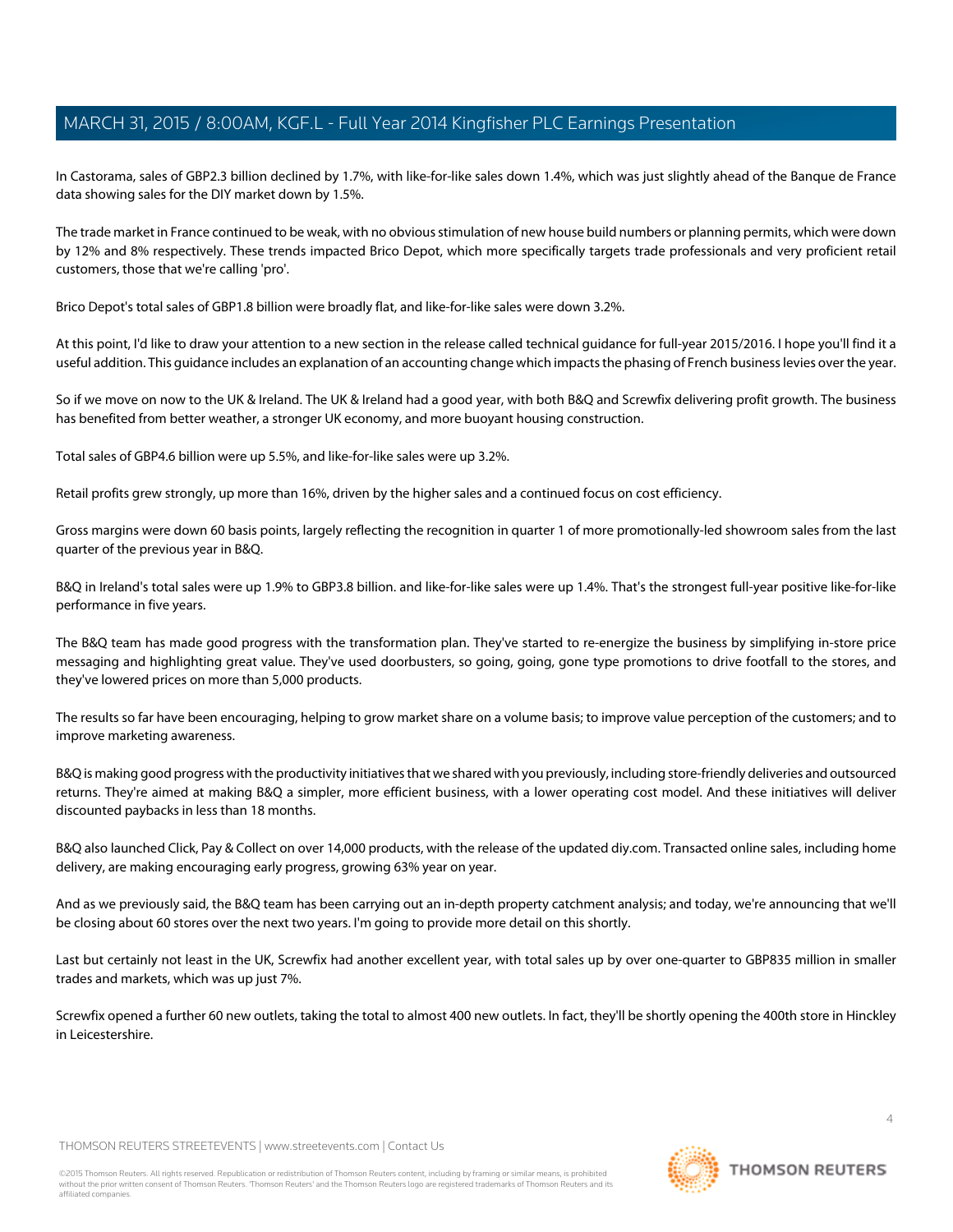Like-for-like sales were up 13.4%, driven by a strong promotional program, new ranges, and further digital and mobile development. In the current financial year, we're planning to open a further 60 net new stores.

And now on to our other international businesses. So firstly, let look at our more established business, Poland, Russia, Spain and Turkey, which together, grew sales to GBP1.8 billion, and that was up nearly 7%; and like-for-like sales were up by 2.5%.

We opened nine net new stores, mostly in Spain and Turkey, adding 6% new space. Combined retail profit was slightly up in constant currency.

In Poland, sales increased to GBP1.1 billion, with like-for-like sales up 0.4%. Gross margins improved by 50 basis points, as purchase optimization offset pricing activity, and retail profit was up 1.7% to GBP118 million.

In Russia, sales were up 19% to GBP408 million, and like-for-like sales grew by nearly 15%. By quarter 3 year-to-date, the like-for-likes were up around 10%, and then in the fourth quarter, like-for-like sales increase rose to almost 30% as customers rushed to spend rubles on durable goods.

However, retail profit declined by nearly 15%, GBP10 million, largely reflecting adverse foreign currency movements on the cost base. For example, around 60% of our stores are leased in Russia; have rentals largely denominated in US dollars or in euros. We do have hedging arrangements in place to help mitigate foreign exchange volatility, but nevertheless, with more than 80% ruble depreciation over the year, the impact of this more than offset margin gain.

In Spain, sales grew by 14%, reflecting four new Brico Depot stores opening.

And in Turkey, Koctas, our 50% joint venture, grew sales by just over 13%, GBP319 million, with like-for-like sales up more than 4%, reflecting new store openings, improvement in customer offer, and more promotional activity.

Retail profit contribution was broadly flat at GBP9 million. Preopening costs were higher compared to last year.

And still staying with our other international business but moving to new country development, let's look at Romania, Portugal and Germany, and I'll also cover B&Q China.

It's been a very active year. We've invested GBP23 million across our three new countries, and we've agreed to sell a 70% controlling stake in our Chinese business.

In Romania, we accelerated the conversion from Brico Store to Brico Depot, with 14 out of 15 stores now trading under the new banner. The business delivered sales of GBP91 million and a retail loss of GBP12 million, reflecting this year of transition.

The top left-hand picture that you can see is one of these stores near Bucharest which opened in October 2014.

In Portugal, we opened two stores this year, reflecting the first steps in our plan to expand Brico Depot across Iberia.

In Germany, we commenced a four-store pilot of Screwfix in Frankfurt, along with the launch of a countrywide website with next-day delivery. Sales and brand awareness are building nicely with an encouraging number of repeat customers. We're planning to open a further five new stores this year as we extend this trial within the Frankfurt area.

In 2015/2016, we expect the total retail losses from these three new countries to be around half of those in 2014/2015. And again, we've included this in our guidance page in section 4 of the release.

Finally, last year in B&Q China, sales declined by nearly 10% to GBP361 million, impacted by slowing Chinese property market, which was down 11% in the major cities where we operate.

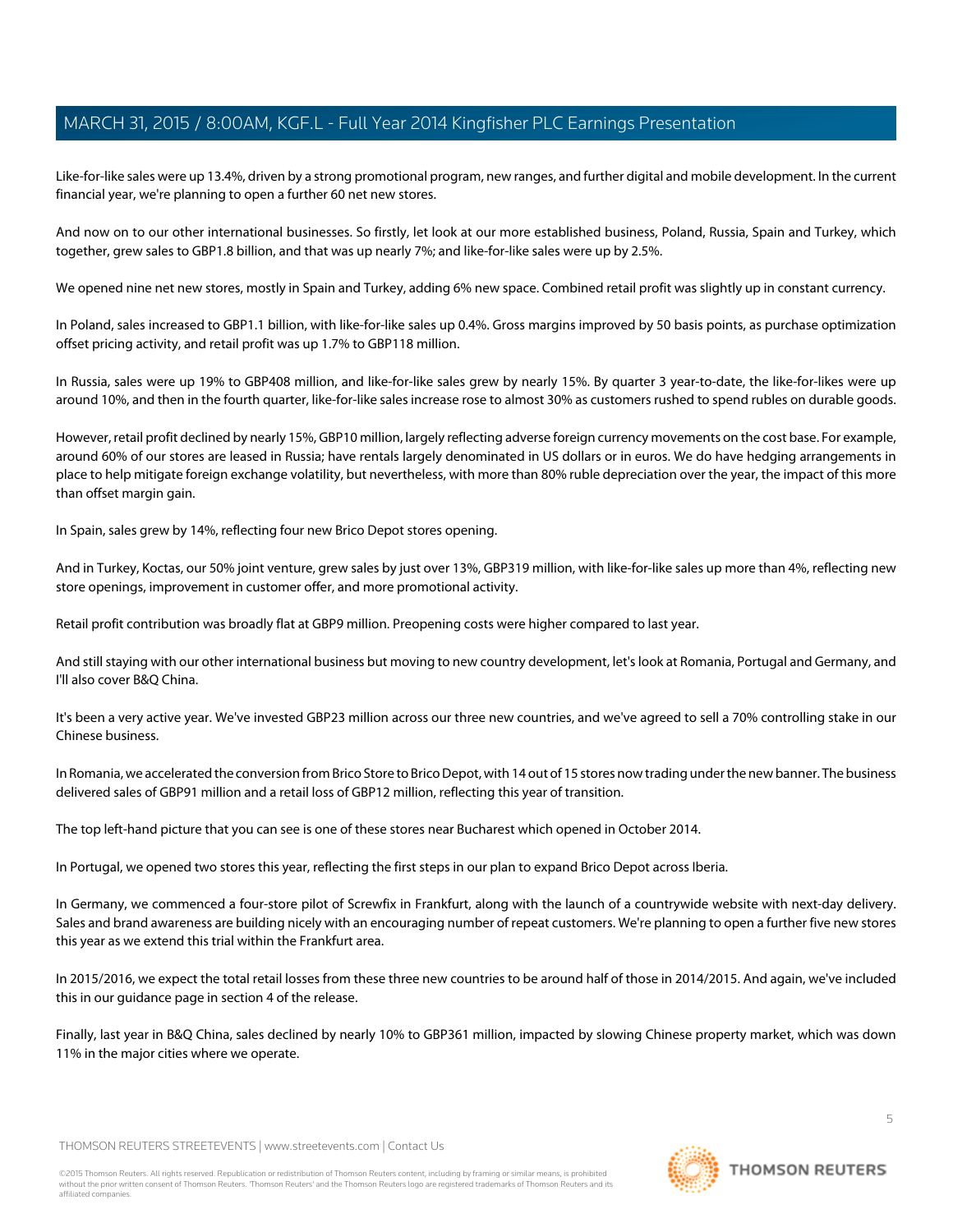We announced in December that we intend to sell a 70% stake in B&Q China to Wumei Holdings for GBP140 million in cash.

Going forward, subject to competition authority approval for the disposal, China will be accounted for as an investment. Adjusted measures for 2015/2016 and 2014/2015 comparatives would then exclude China's operating results to enable a fairer year-on-year comparison.

Now let's take a look at what's driving profitability. I've highlighted the negative impact of foreign exchange and the investment we've made in Germany, Portugal and Romania, and the difference that better market conditions in the performance in the UK and the rest of the Group, primarily France.

In the UK, we've been able to drive volume share, up 6.5%, with better, more straightforward pricing; and Screwfix has benefited from the opening of 60 outlets in 2014 and the annualization impact of [60] openings the year before.

In the margin, other than the impact from B&Q showroom promotions last year, in the UK, we managed to offset investment in pricing with better buying.

Outside of the UK, the market was more negative, particularly in France, for both the retail and pro home improvement customers. Self-help in the form of better buying helped to mitigate the impact of price and promotional activity.

Our cost control has not just been about variable cost reductions, but we've also delivered savings on costs, such as more effective advertising, cleaning costs and distribution.

At a Group level, even with investment in development, we held our total cost of sales ratio flat year on year, and our like-for-like costs reduced.

After investing in the business growth, the Group generated GBP450 million of free cash flow. This was GBP109 million lower than the previous year, driven by trading results, by lower net capital expenditure, and by adverse movement on working capital, which I'm going to explain.

The movement in working capital was primarily driven by a lower level of customer showroom deposits on kitchen, bathroom and bedroom sales in B&Q. This reflected B&Q's recent move to a simpler, everyday great-value message, with the aim of providing great prices to customers all year round, rather than having deeper promotions during the temporary sales period.

As a result, unlike last year, customer deposits were less concentrated into the UK's traditional January sale period impacting the yearend position. Overall, realized showroom sales were down around 5% over the year, but profit was slightly up.

And just to complete the picture, the year-on-year movement in working capital investment in new countries was largely driven by the accelerated conversion in Romania. At the end of the year, we were holding GBP2 billion of stock, up year on year because of development activity, trading, and the phasing of purchases.

And now on to what we did with our cash. As this slide shows, we returned GBP434 million -- therefore, the majority of our free cash flow to shareholders -- during the year in the form of the ordinary dividend, the special dividend, and share buyback.

The GBP198 million in proceeds from the disposal of the Group's shareholding in Hornbach at the start of the year drives the cash flow movement across the year.

As highlighted on the chart, our yearend position after foreign exchange and other impacts does exclude GBP57 million of cash held in B&Q China, because that was reclassified as an asset held for sale in the closing balance sheet. And it therefore also excludes the associated disposal proceeds, as this deal has not yet completed.

So if we now move on to capital discipline. And firstly, looking at the balance sheet, our balance sheet position remains strong. We're maintaining our solid investment-grade credit rating whilst investing in the business and paying a healthy annual dividend to shareholders.

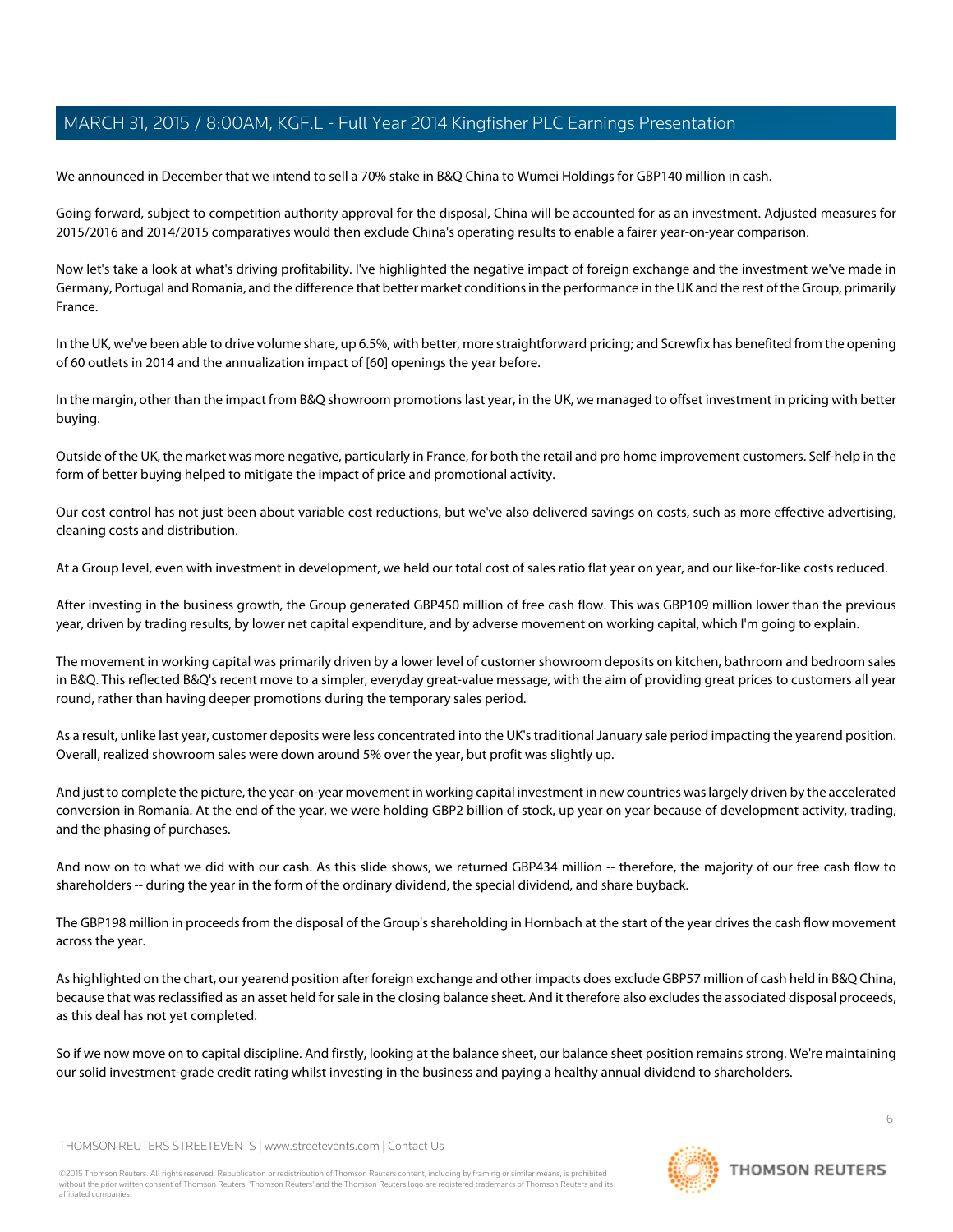Our lease-adjusted net debt to EBITDAR ratio of 2.3 times at the yearend is slightly lower than at last year's 2.4 times, reflecting higher yearend net cash and a small pension surplus versus a deficit last year.

We use our adjusted net debt to EBITDAR ratio as a guide for approximate BBB credit rating metrics, and internally, we target a range of broadly 2 to 2.5 times.

Beyond maintaining financial flexibility, we continue to look to optimize our lease-adjusted net debt position. Free cash flow last year benefited from GBP50 million of proceeds from the sale of non-operational assets, reflecting the part disposal of the first right-sized B&Q UK/[Elsevier] store in Kent, and property in France.

As you'll see on the chart, two-thirds of our GBP3.5 billion lease debt is driven by B&Q. We continue to work on various measures to reduce this, although it does take some time given that most of our stores are on long-term institutional leases with some 240 landlords.

We have been saying for some time now that B&Q has got too much space. We've now completed a review of all stores on a catchment basis, and we know which of these catchments are over-spaced or have space in the wrong locations.

So let's move on now to explain the progress that we're making in this area.

As I said, 65% of our total lease-adjusted debt is in B&Q. On the right-hand side of this chart, you can see the split of B&Q lease expiries by year. We have an average length of lease remaining of about eight/nine years.

Over nearly one-quarter of our leases technically come up for renewal over the next five years. There will naturally be a mixture of those that we want to retain and those that we would look to close.

On the handful of recently-expired leases that have been reviewed, we're encouraged by the results that we've obtained, led by Grahame Smith who recently joined as B&Q UK & Ireland Property Director.

It's early days, but we've started to achieve renegotiated leases at materially lower rents and on improved terms, such as capping lease lengths, capping future rent review increases, and moving to a monthly versus quarterly payment.

Today, we're announcing radical action to reduce our store footprint. We will be closing about 15% of surplus B&Q space, covering around 60 stores and six right-sizes over the next two years. Closures are being prioritized by the most over-spaced catchment to retain customers and thereby maximize sales transfer.

This will give rise to an exceptional item of around GBP350 million over the next two years. This will not, however, lead to a material incremental cash outflow, as it principally relates to onerous lease provision.

We anticipate the underlying profit and loss impact of the closures to be almost neutral, assuming on average an up to one-third of sales transfer. Our reasonable confidence in this figure is because of the prioritization given to the most over-spaced catchments, having recently rolled out improved omni-channel capability at B&Q, and from having similar experience during the Castorama France revitalization program.

Since most of our stores are leasehold, only a small number of the affected stores will be available for sale. Clearly, by closing leased stores, this will not remove the existing lease liability, so we continue to actively look to sublet the vacant space through a combination of outright sublets or right-sizing of our larger stores. We're already in discussion with several food and non-food retailers.

The six right-sizes are part of the previously-announced program with a supermarket group. They will take place this year, having now received a long-awaited planning permission.

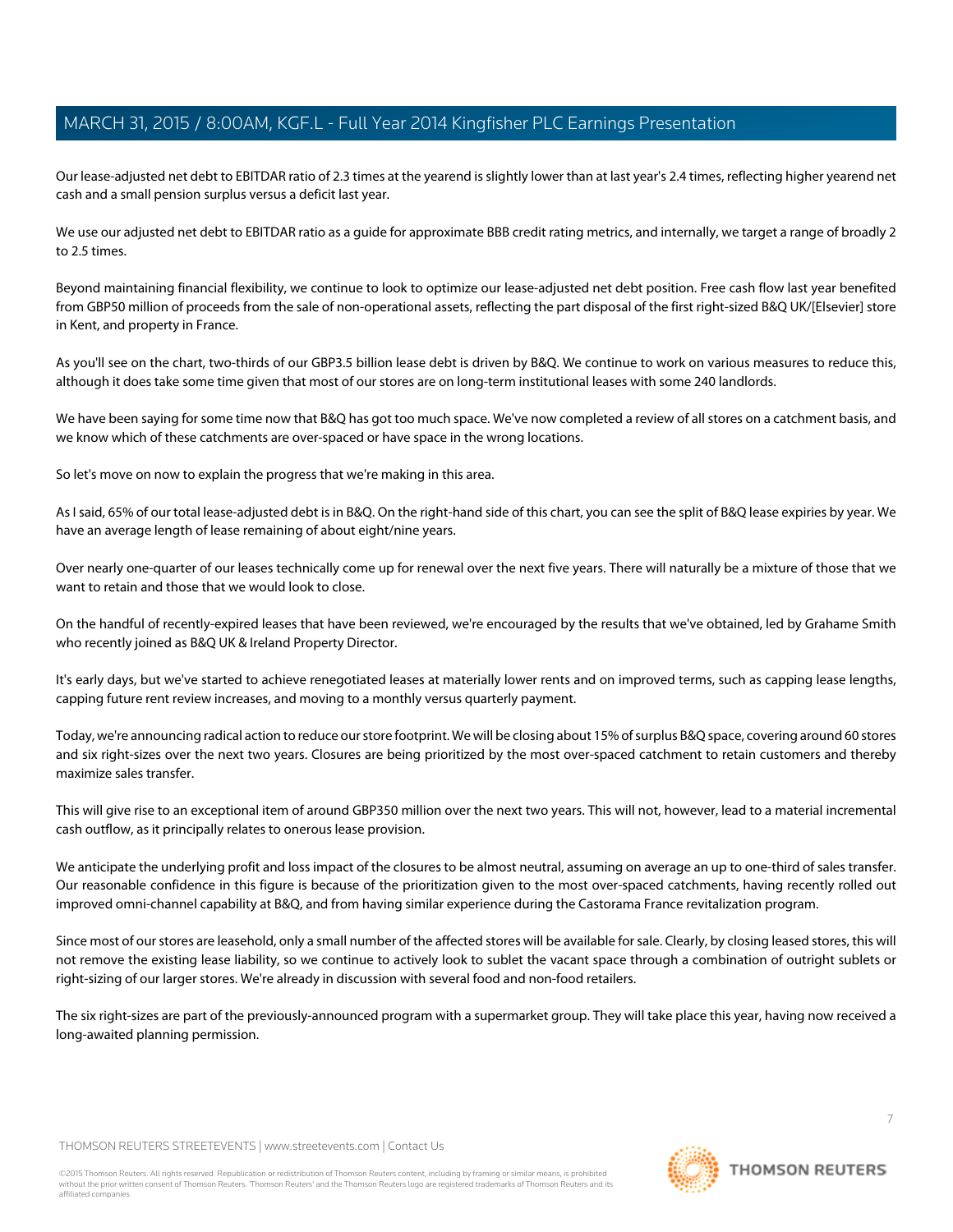Finally on capital discipline, how we utilize our cash. Let's now turn to our intentions for this financial year, with reference to our capital structure framework.

So firstly, we continue to reinvest in the business. I've mentioned earlier gross capital expenditure for the last year was GBP275 million. Of this, around 30% was invested in new stores and relocations; 30% on refreshing existing stores; and 40% on IT, supply chain and omni-channel development, as this was the first year of activity on developing a companywide SAP IT platform.

As you can see from the chart, the split will be similar in 2015/2016. However, we will be investing more, in the region of GBP350 million to GBP400 million, but still in line with our medium-term guidance. This increase will be driven by store development in the UK, France and Poland, including programs which Sarah will talk about shortly, and an extension to our home delivery facility shared by Screwfix and B&Q.

Secondly, in terms of our annual ordinary dividend, the Board has proposed a final dividend of 6.85%, resulting in a full-year dividend of 10p. This is up 1% versus last year and ahead of our EPS position.

Going forwards, we're comfortable with our dividend cover being in the range of 2 to 2.5 times, which we believe is prudent, consistent with the capital needs of the business, and in line with the market.

Thirdly, in 2014/2015, in addition to an annual dividend, we returned a further GBP200 million to shareholders by a special dividend and share buyback.

As we enter the second year of our multiyear capital returns program, we're today announcing that we intend to return another GBP200 million to shareholders in this financial year. This is also in addition to the normal annual dividend.

Around GBP30 million of shares have already been purchased, with the balance likely to be returned with the share buyback over the remainder of the year.

The decision to return the GBP200 million to shareholders next year was made before we knew the outcome of the Mr. Bricolage transaction. As you're aware, we have no incentive to hold excess capital on our balance sheet, and we'll assess the position as part of our regular capital review. We'll update you on this in due course.

So in summary, although the results for 20014/2015 were impacted by continued slower markets in France, material foreign exchange movements and investment in new country markets, we saw good growth in the UK, and continued with our self-help initiative on buying activity and cost.

Our balance sheet remains strong with the resources to invest, and we intend to return another GBP200 million of capital to shareholders this year.

Finally, in terms of the shorter-term outlook for our key markets, we remain encouraged by the improving economic backdrop in the UK, but we remain cautious on the outlook for France.

And I'll now hand over to Vero to talk to our strategic update, which I'm personally very excited to be part of.

# **Veronique Laury** - Kingfisher plc - CEO

Thank you very much, Karen. So before diving into the strategy update that we will be sharing with you this morning, just before that, I wanted to talk a little bit about my philosophy, and as well about what I've been doing since I've been appointed.

For those who were with us in September, remember when I presented myself, I talked about my 26 years of experience in home improvement, and I would like to remind you of that.

But first, I would like to ask you two questions, not being for one minute an analyst or a banker, or whoever you are, but think about your home.

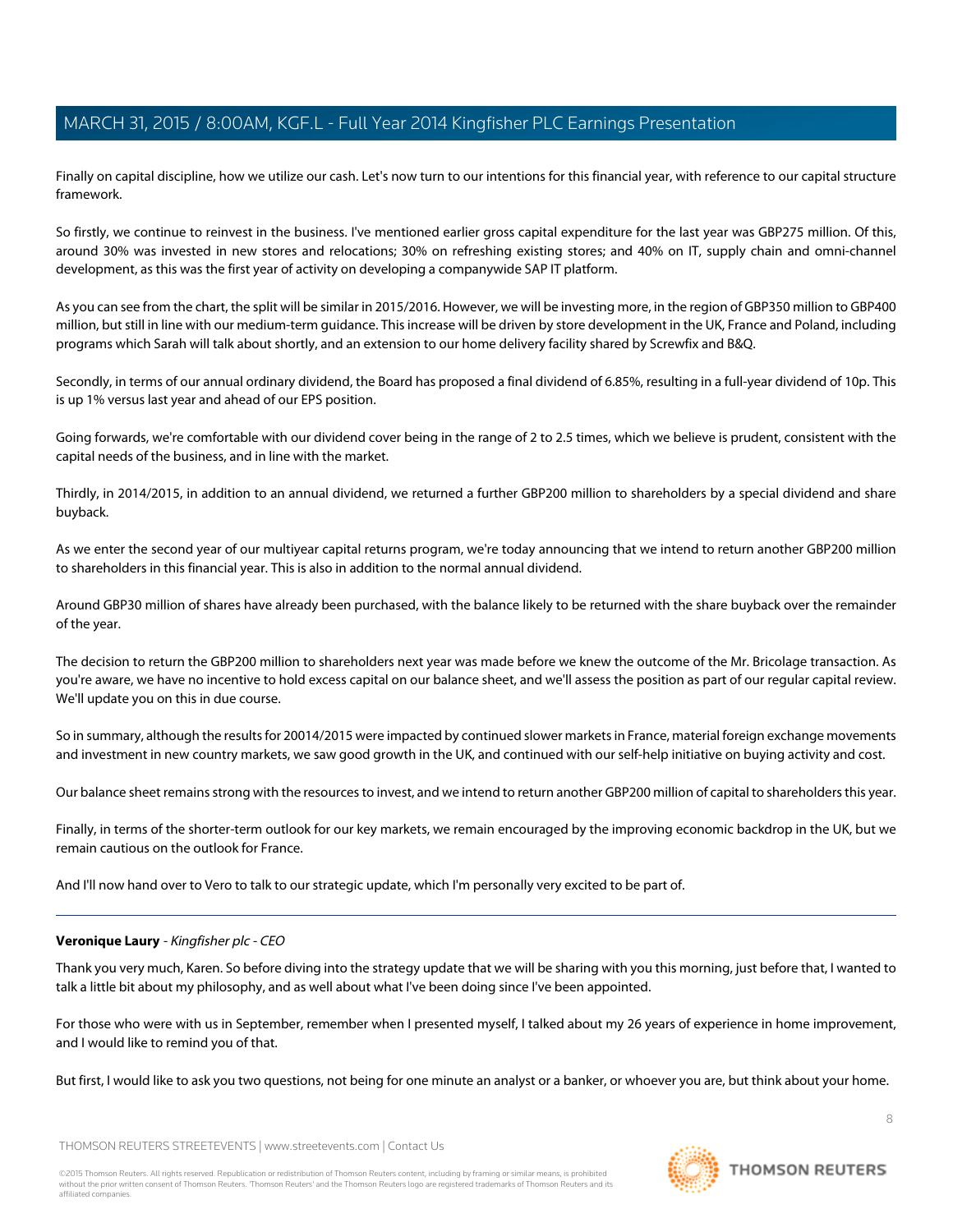And the first question I would like to ask you is: Is there everything in your home you like? Is not something that you don't like, is not fit for purpose, it's not maintained properly, something you'd really be ashamed to show to somebody? Bear that in mind; have that question in your mind.

And the second question I would like to ask you is: When you are doing something with your home, in your home, whatever, you are doing it yourself or you are doing it with the help of somebody, or you're having somebody doing it for you, how do you feel about it?

Those two questions are very important, and that's why that better home, better life is behind me on the screen. It's because I think when we do home improvement, we do something very important for people. This is Kingfisher. That's what can make Kingfisher a very big company.

So back to my philosophy. What have I been doing since I've been appointed, first, I visited all the Kingfisher floors, as we say. I visited all the countries. I met all the leadership teams everywhere. I visited stores, our stores; the competition. And most importantly, I visited homes everywhere.

And my phone is full of pictures of homes in Russia, in Romania, in Spain, in Portugal, in the UK, in France. And again, it has just confirmed what I knew already that it's very much the same than it is different. And I will come back to that later on during the presentation.

The second thing I've been doing since I've been appointed is we've initiated with the Group Exec a strategy review, and we set up five big questions. And again, I will go through those questions with you, and to the answers as well, don't worry. But we thought that at the beginning of launching a 10-year strategy for Kingfisher, we needed really to come back to every single question right at the beginning.

The other thing that I've been doing is setting up new -- [thinking] and setting up the new organization. This brings the key people, the key good people that we have in that organization, as well as recruiting new talent coming in.

And then, of course, I started to interact with some of you, the external stakeholders, to understand more about what they were understanding about Kingfisher and what they were expecting from me.

What will be the agenda today? What will we be covering today? Well, first, those five questions I've just been talking about. Then we will talk a lot about that One Kingfisher, and explain, I will explain you what do we mean by that One Kingfisher.

We'll talk about the organization changes that needs to happen in order to create, to make that One Kingfisher becoming something real. And then I will talk about the first sharp decision, as I'm calling them.

So what are those key questions that we wanted to answer? There are five big questions. The first one is: Are we right to focus on the home improvement market?

Again, ahead of the 10-year strategy, of course, we are a home improvement company, but if at one point we thought that it was not big enough, we could have decided to do something else. Why not?

Second question. Are we right to focus on Europe+, because as Karen said, when we decided to move out of China, naturally, we are left in Europe. Is it big enough again to generate 10 years of growth?

Third question. Can we achieve significant benefit from developing the more common, unique and effective offer?

Fourth question. Is there winning format or channel today in the world?

And fifth question. Can we achieve significant benefit from unifying processes and activities?

So the way we go after those questions will really to be fact based. It's not about gossip; it's not about opinion. It's about having done a big piece of research, both externally and internally, to be sure that we have the hard facts in order to build our strategy on.

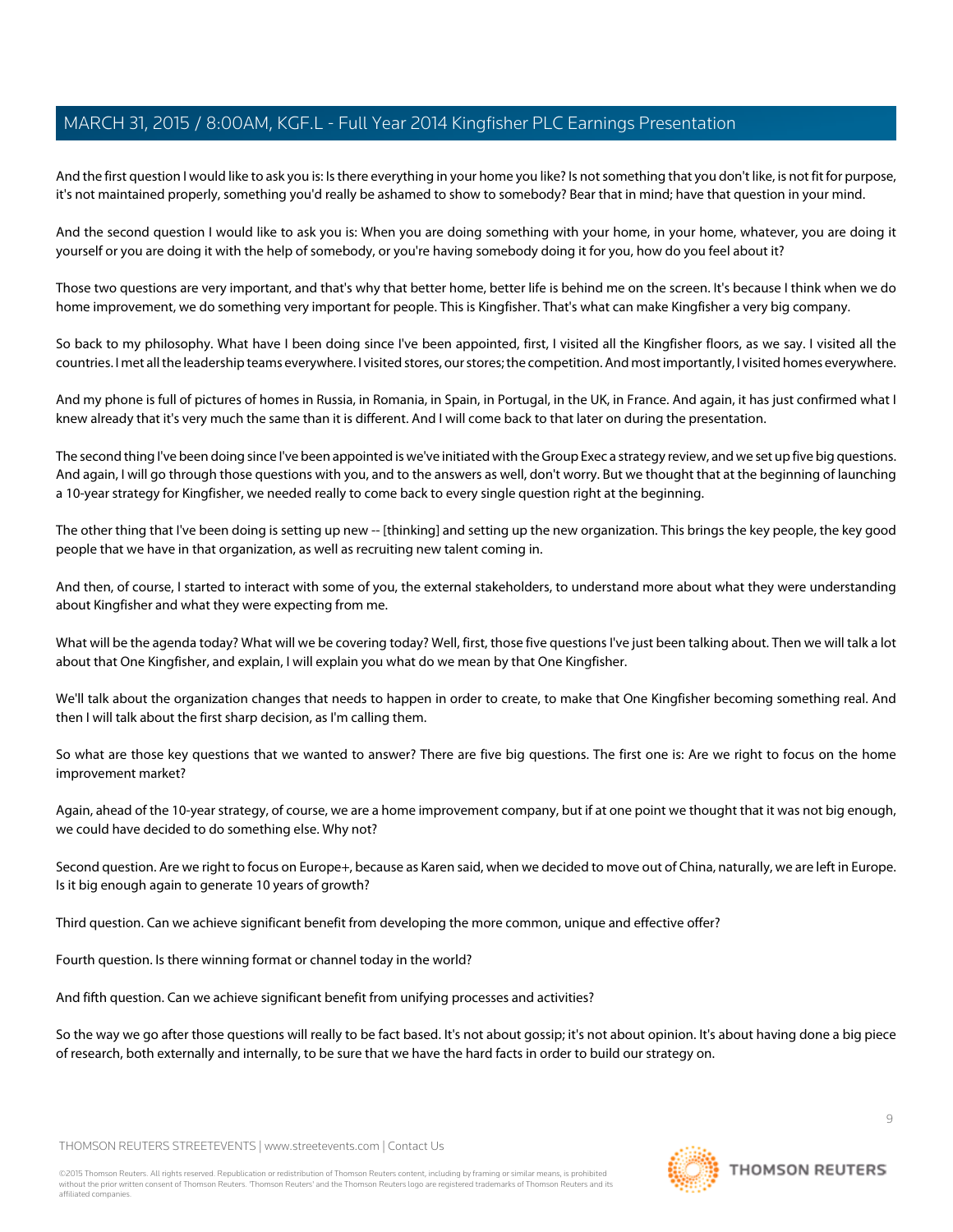The way we did it is we establish what we call knowledge path. I think going forward, very important thing in the way we are working is we work on knowledge, on things gathering knowledge.

So we [did write stuff] on customers, one on offer, one of format and channel, one on infrastructure and processes; and, of course, one on people.

So to the first question, is home improvement a big enough market for the next 10 years, I'm pleased to announce to you that the answer is, yes. Yes, home improvement is a huge market with a great potential. So why?

First, before centering on the number, which makes us comfortable in the fact that saying that home improvement is a big enough market for us, what is the definition of home improvement going forward?

You won't hear us talking any more about DIY, or do-it-for-me. What do we call home improvement? Home improvement is everything, every product, every solution, every services, which ends in the home of somebody, which has closed all the offices, and all that kind of thing. But 'til it goes in the home of somebody, it's us; it's for us.

When you look at that from a target of customer point of view, we split things in a slightly different way. We are talking to the people who are doing it for themselves. Whatever, they know how to do it, what we will call a DIY-er; or they want to learn. And this is a category where we will have a lot to do, and Internet forums, the new technology, is offering lots of different ways of interact with those people who want to learn how to improve their home.

And the third category of people in that category who are doing it for themselves is people who need help. Whatever they knew, they had to start, to choose, to be delivered, or to do it for them. And the second -- that's what we will be called -- that's not a very nice name but we will try probably to find another one, the non-pro.

And then we will be talking to what we call the pro, which is people who are doing it for others. At the end of the day, they are contributing to that big home improvement market that is in front of us. But they are doing it for others. Which type of people we are putting in that category? What we were calling the very serious DIY-er.

You know, it's the person in your family who know how to do things, and when you have a problem, you're just calling him. He's not the professional but he knows how to do everything.

And then, in addition of that in that category, we will put light trade.

Why we divide those people like that? Because there are needs from both the product point of view sometimes, but more importantly, from customer shopping experience point of view, will be different. So that's the way we will see the market going forward.

So why home improvement is a great market with a huge potential? First, because home is key to people; ;home is key to people from both -- and remind of this question I've been asking to you -- from both an emotional point of view at the center of your life. That's what you like; that's why the people you like are living here, and so that's very important to everybody.

Whether you own your property or are renting it, whether it's a flat or a house, it doesn't matter. Home is something very important to the heart of people.

Second important thing about home, home is for almost every single person, is their biggest financial asset. That's what you have at the biggest part of your asset. So this is important.

This important is translating into numbers. We had last year across Europe 1,064 million people who shop for home improvement across Europe. That's massive. And we have 79% of European people who went and shopped in a home improvement store; 80% of the European population have been to home improvement. This is huge.

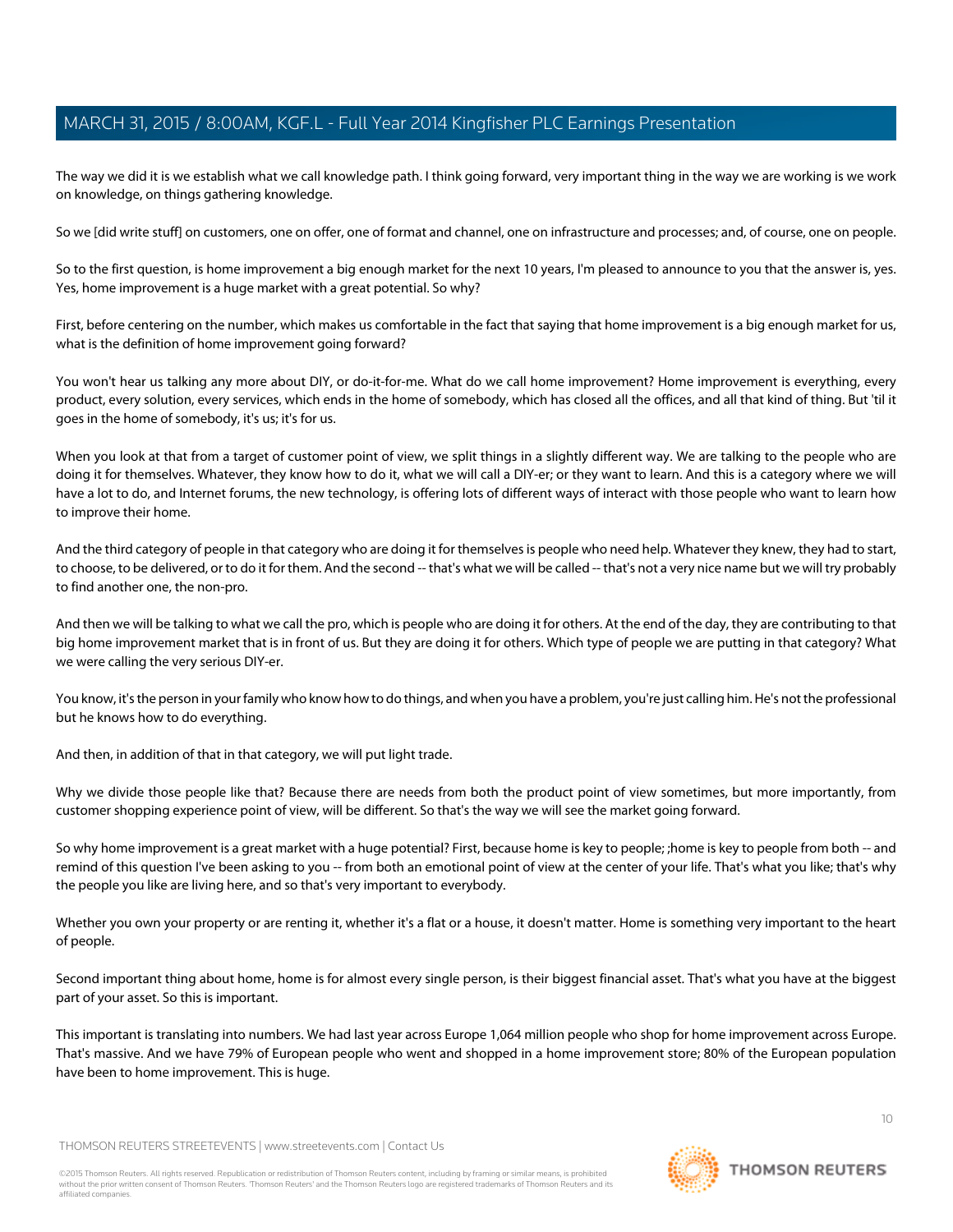So first reason: Home is key to people. Second reason: Home is a top spending priority in every single country of Europe. In the most developed countries, like France, UK or Poland, it's 30% of the budget of people are spend into their home. It's far behind leisure and food, of course.

The third reason: Home improvement is a resilient market. Even we've been in the time of the heart of the crisis between 2009 and 2013, the home improvement market in Europe is, depending on the country, between minus 1.1%, for instance in Spain or Italy in the South of Europe, to 3.5% in Germany, Austria and Switzerland. And all the rest of the countries have been in the range in between in that trend. So if you compare that to other markets, the home improvement market has been extremely resilient.

But when things are going back, people, because of the reason we've been just talking about, home is so important to people, that's not the first thing that they are cutting. On the contrary. And we have a very good example with Russia right now, because people are just spending. That is something which we love.

And then, but least reason for believing in the home improvement sector, there is a natural demand because of the average age of the property.

In Europe, the average age of property is very old; is 60 years old in the UK; is 44 years old in France; and where it's the youngest one, if I can say, which is in Russia in Europe, 37 years old; which means that because of the state of the household, there is a lot of jobs to be done in those homes.

First question. Yes, home improvement. This home improvement market, in addition of that, supported that big, universal megatrend which will create more growth for us in the future.

The first one is the convergence of customer needs. I won't be long on that. Just a few examples that you will all recognize. Nowadays, we are all sleeping in IKEA quilts; we all wearing Zara clothes, if you're a woman probably. We are all drinking Starbucks Coffee. So we are living in the same way everywhere. We can say it is good or we can say it's disappointing, whatever we think about it. It's like that. This will come to the home improvement sector if somebody is doing something about it.

Demographics. This is very important for us as a home improvement company, because the way people live is impacting also the way their home is. So what are the biggest changes in demography? Household, a single household, it has raised by 80% in the last 15 years, so it's a measure of the fact that the young people are staying more in the home of their parents.

In the UK, for instance, we have 3 million people between 20 and 34 years old which are staying in their parents' home. It's 25% more than it was 10 years ago when that category of people hadn't changed in terms of numbers for the last 10 years. So changing demographics is impacting us a lot.

Urbanization. This is probably the key one. By 2050, 60% of the world population will be living in cities in the world. Today it's 54%, and in [1950] (corrected by company after the call) it was 30%. Look at that growth. And it's even more true in all the European countries.

Today in the UK it's 80% of the population which is living in cities. In France, it's 72%. So this is impacting a lot the way people live. Less space, more flats. People want more life. They need more partitions. So they need to re-conceive with the changing demography that we've just said. There is a lot of work to be done in the homes of people.

Internet, of course, can seem to be repeated and repeated again, but we haven't finished with that. Today, there is 3 billion of Internet users. In five years, we will have 4.8 billion of Internet users in the world. So it's growing. The application of Internet of home technology and connected objects is just massive. It's a huge market potential for us, but we need to untap in it.

Energy costs are rising. Energy costs have risen by 4% between 2008 and 2012. There is 11% of people in Europe who can't pay their energy bills. And when we did -- we conducted our last European research, it was in every country the main problem for people to go after in their home. So again, this is a massive market. It will be highly regulated, but we can do something about it.

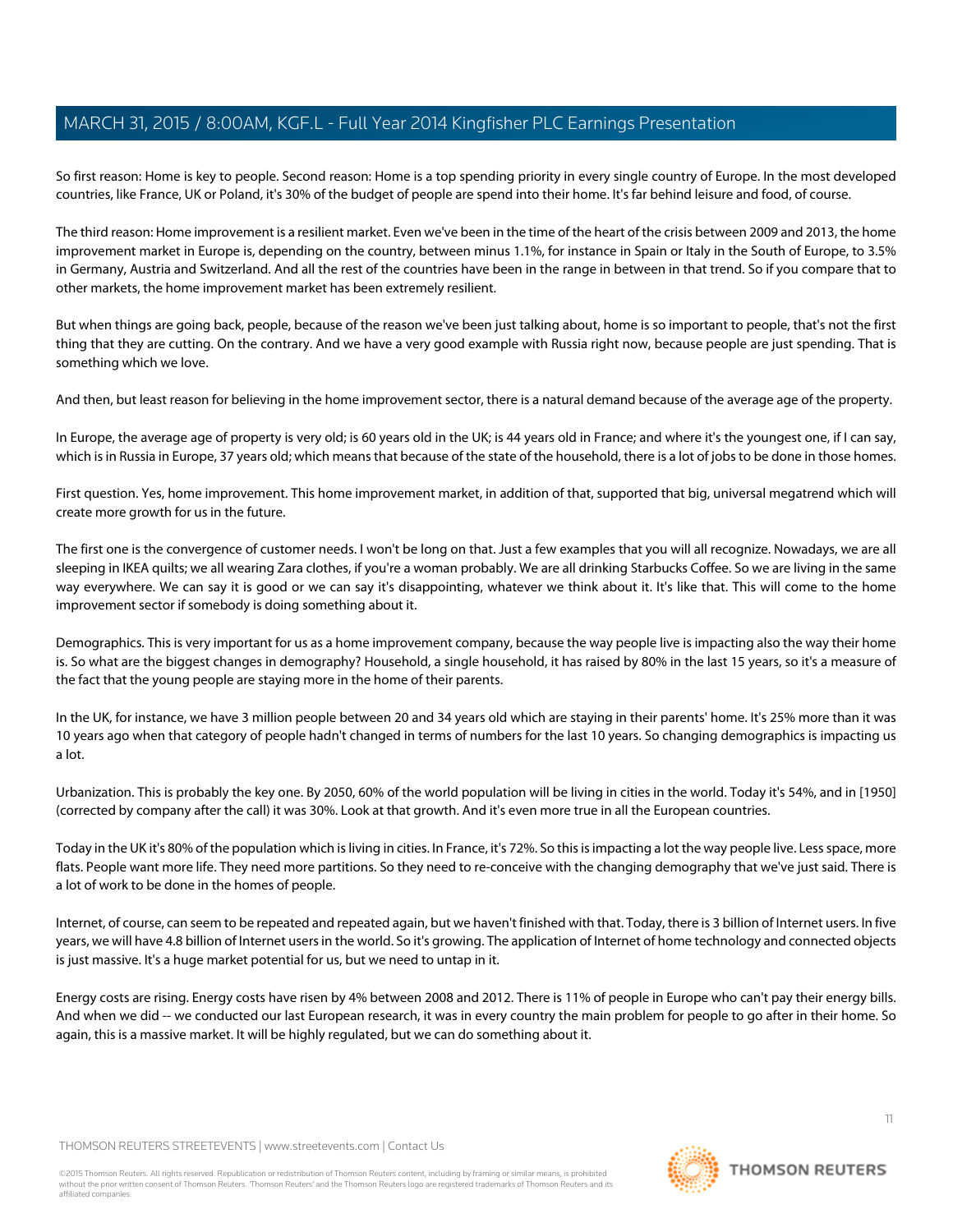Rising regulatory requirements. Of course, European is trying to harmonize for Europe lots of those rules, including about energy costs, but about the way we will do e-commerce, for instance. So again, there is opportunity for us to be integrated in those things.

And the last one but not the least, which is probably a little bit less well known, is about the sharing economy. I think that's something which has impact for all the very [de-material] businesses, like movies, like music, that sort of thing. But it has impacted more recently more established businesses, like [OTA] with Airbnb that you all know. You all know the capitalization of Airbnb.

Probably think that you don't know -- you know less about it, like BlaBlaCar, which has been created in France. It's the car sharing company which is massive. They have 1 million users a day. It's growing like mad.

So I'm sure you've read the last book of Jeremy Rifkin which is saying that sharing will become more the norm than having something. This will impact the way people will react with their homes. And as a leader, we need to look at those trends and embrace them in order to make our business better.

So that's about the first question.

The second question is: Are we right to focus on Europe+? Because you could arque with me the fact that to focus on a part of the world which is not growing that much is not very exciting. And as we've been out China, which I don't think has been surprising any of you, I've been told so many times what are you doing with China, we've been doing it, it left us with Europe.

So we thought with the Group Exec that it was the right use of our time to really deep dive and see, is there enough to after for the next 10 years. That doesn't mean that it will just be in Europe for the next 20 years, but for the next 10 years that Europe was big enough. And definitely the question is, yes.

In Europe, there is 320 million homes which, as we've seen with the 1980s, needs lots of home improvement. This is a market of GBP235 billion which is split of GBP140 billion for the non-pro I was talking about, and GBP90 billion for the pro. So this is 60/40 split.

So this is definitely a big market. Why do we think there is room for Kingfisher to grow? Because first, it's still a very, very fragmented market. In the big -- top big five countries, the big five players, whatever, if you take Germany, all the big four, they are just representing nearly 40% of the total market. It's the same in France and it is the same in the UK. But there is still a lot of multi-specialist, small doors which we can go after if we create for the customer something very different.

And us, as Kingfisher, we have very little market share. Overall in Europe, we have 5% market share, and in the countries where we are, we have 9%. So we have definitely room to grow.

# So that's for Europe.

The third question we wanted to answer: Is there significant benefit from developing a more common, unique and effective offer? You won't be surprised with the answer, I'm sure. Yes, we can achieve significant benefit.

The first thing I would like to say about that is: We are not doing it to be nice to you guys. Sorry to say that. It's not just about benefits. We are doing it because from a customer point of view, it makes absolutely sense. This is the starting point of all that strategy.

As I told you, when you look at the homes of people, and I will come back to that, the needs are the same across the piece, and that's why we will achieve significant benefits. It's not just about better buying, of course, we will have better buying, but it's about creating more sales because we will provide to the people better solutions for their home improvement needs.

So really, that's the first question.

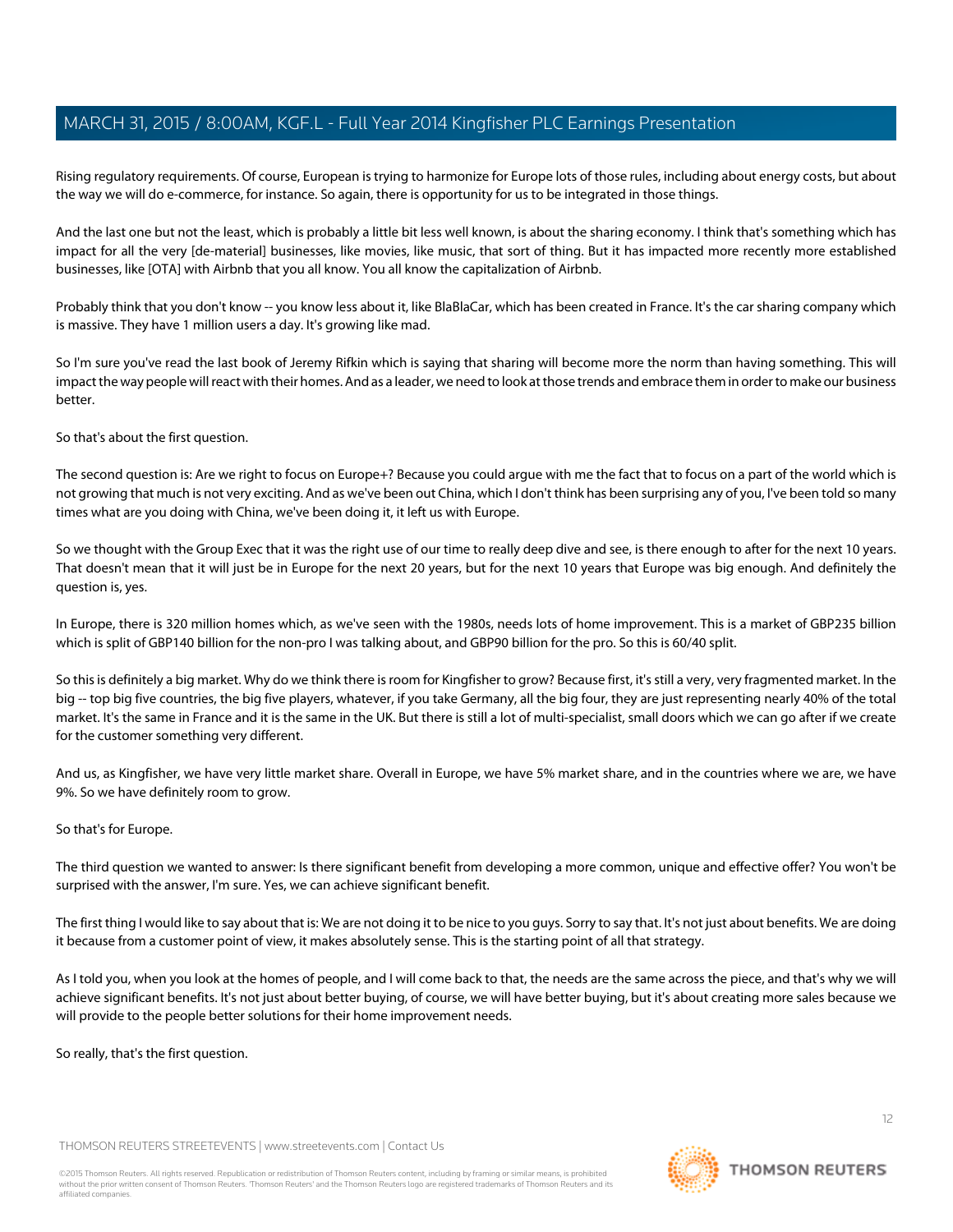I just wanted to do a little quiz about those pictures. Can anybody --? Because there is one picture in the UK, one in France and one in Poland. You will agree with me that more or less it's the same. So this is the reason we will have significant benefit.

The top project in every country where we are and in every country in Europe are maintenance, gardening and decoration, and this is consistent across the piece. So from a customer point of view, it makes absolutely sense.

From a benefit point of view, why we think that we will have significant benefit is because there is a big price to have a more effective offer. I will talk to you a little bit about that effectiveness I talked about.

Today in Kingfisher, we have 393,000 SKUs across the piece. Among those 393,000 SKUs, 200,000 SKUs are planogram. I hope everybody understands that. I think you are familiar with the food retailers, which means that those products as a whole on a planogram, on an IT system, to be implemented in a store, which means that the rest of it doesn't.

Just, for example, the number you buy on some categories. We have today more than 4,700 light bulbs in the organization. We have [12,800 (corrected by company after the call) handtools. We have 1,000 different types of gloves. We have [1,979] (corrected by company after the call) brushes and rollers.

The bottom 50 SKUs is delivering 2% of the sales, and the top 10% of SKUs is delivering 68%. So that's what we'll go after when we are talking about having a more effective range.

Why I think we can do it? Because we already have strong assets within Kingfisher. First, we have customer knowledge, because delivering results, you don't need to do too many mistakes. The point of doing it is not seeking the likes of SKUs and just do that. It doesn't work like that. You need to start from the customer. But we know the customer because we have 1 million customers a day.

We have a big and tough scale. We are buying today for GBP7.4 billion of buying of purchase, so we have the scale. We have a very good sourcing organization that not a lot of home improvement organization have, which will help us to untap that big scale. And, of course, we make the proof that when we are developing products under our own brand, it works, because we are already selling 30% of our products through our own brands.

Fourth question. We did a lot of work in a very -- quite short period of time to see is there a winning format today, because there is a lot of questions everywhere in your head, and I'm sure in our head as well, in all the heads of all the big retailers about what are, or what is, or what are the format going forward.

We did a piece of research with the Group Exec, and I'm sorry to say I would have preferred to say, yes, there is one answer; and, yes, we will go after it. But the answer there is no answer right now.

So why there is no answer? And let's see -- let's share with you some examples.

You, of course, all seen the fabulous results from Home Depot a few weeks ago. What do they have? Big boxes when everybody is saying big boxes are dead, one of the biggest home improvement retailers in the world with fabulous results, have big boxes. And they put -- on top of that, they put a truly digital capability. But from a store perspective, they just have big boxes.

Why that come? Size. Everybody is saying size doesn't matter; you need to reduce the space everywhere that we can. Okay. Look at the size of the Apple store that they are opening in some -- all the central locations. What is the size of their stores to sell -- how many products? Look at the Primark store, the store that they are opening on the high street, the size of those stores, compared to what they have to sell in it. So size doesn't matter? Not really sure.

Convenience. Of course, there is a big trend about convenience. And in food, for instance, this is proven that this is the base concept in food. And on food, convenience is growing, growing very much.

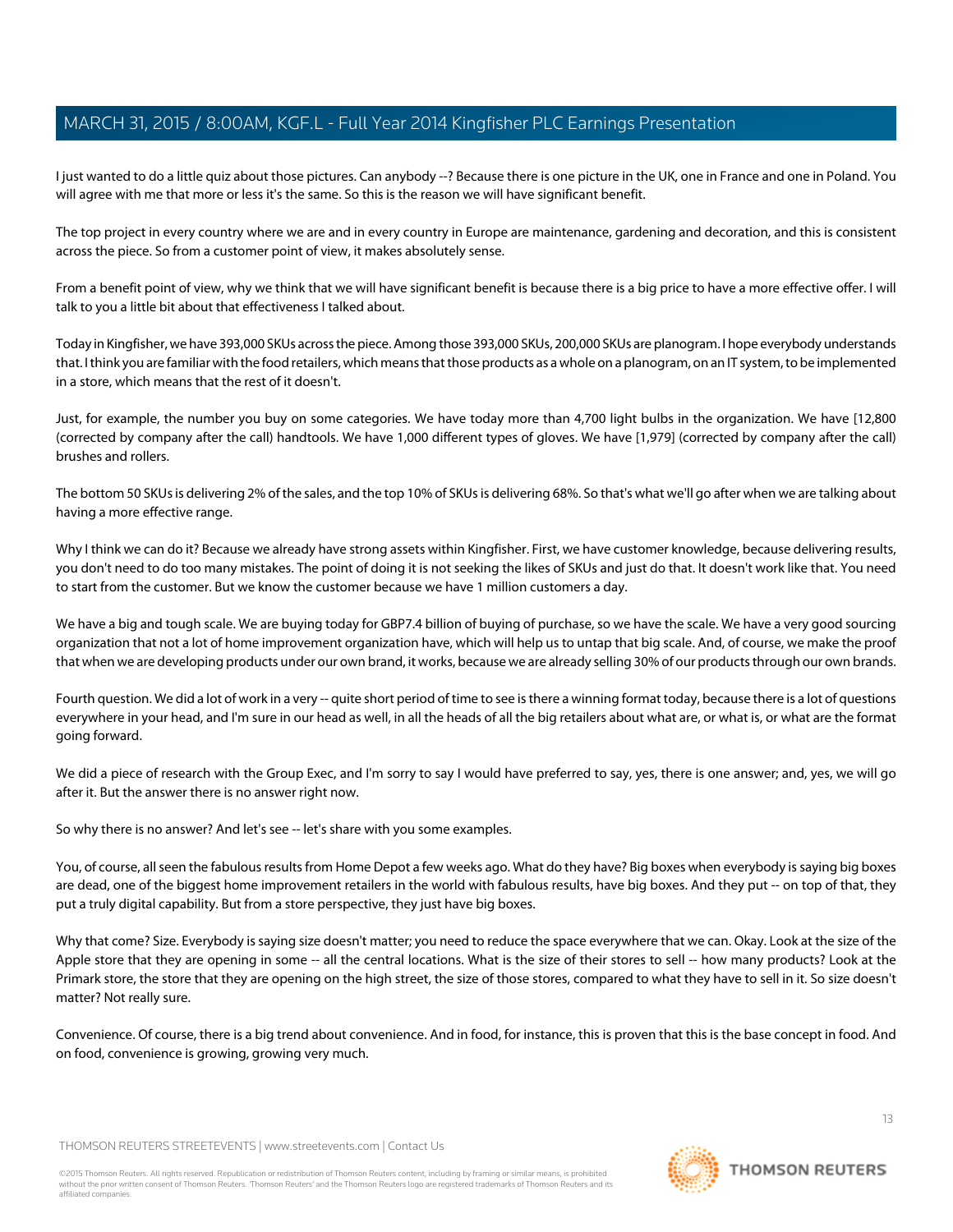We say no business without Internet. Another contrary example, Primark, they are not selling on Internet. And you all know the result. We all know the excitement of people when they open a store in the city. People are taking [planes] to visit their store and to buy something.

We all say big [setup] now is something we need to have. There is no way not to know where your customer are coming from, what they are doing, how they are sleeping, whatever. Zara, you can buy Zara. They didn't even know where you are living. They don't care.

So what I mean is that there is not one example to be followed. We need to find our way which will be the right one for the industry we are in, which is the way people are doing their home improvements projects, and we will.

What does that mean is that the winning formula is in innovation. All those companies I was talking about they are innovative. And it's about creating an exceptional and unique customer experience. And that's the key. This is not about the format of the site, of the Internet or non-Internet.

Having said that, we've been looking a lot at the home improvement sector, and there are things which are already given for us. So first, [home] is growing very fast in our industry, and even if it's not by the big companies, you have lots and lots of very small websites which are starting to do very, very good job and will be coming straight for us in terms of competition.

The important thing about the digital in our industry as well is about research, because it's quite complicated project. People are researching a lot of lines. So our home capability will have to be not only about selling, even if it will have to be about selling, but about all the environment around that.

Definitely, as I told you, we don't think that big box are dead, and that's why I will cover that in the first sharp initiative. We will be massively investing our big boxes that we have today, and which are delivering that set of results that Karen has been proposed.

But we will as well look at what would convenience mean for home improvement, because again, referring to that trend of urbanization, I think we need to think how we interact in addition of our web capability with people in cities. And today, home improvement has never been good at doing that. So we will do more thinking about it.

So that was for the fourth question.

The fifth question is the benefit we can achieve by unifying activities and processes; where we are today. Why we think that there is significant benefit. Because to be fair, because we've been organized as an operating company, a set of -- collection of businesses, we haven't operated like that. So we did very little.

We have few shared properties, we have little shared infrastructure, and we have no standardized store operating model. This is the picture you see that is one of the very rare examples where we are sharing between Screwfix and B&Q a warehouse, but it's one of the very rare examples in the Company. But again, it's just because the way we were organized, it was not natural to share those things.

So why we think this will have some benefits about doing that? Because we are not doing a lot of it today. It's really about effectiveness, and it's really about being more international and being able to take the biggest advantage of our people.

Because if you are, for instance, one store operating model across the piece, you can move a store manager from a B&Q store to a Castorama Poland store, or to a Castorama France store, because the way they will have to operate the store, the processes, that job description will be the same, where today, it's all different.

So having answered those questions, I do believe, I do have the confidence that we can create One Kingfisher. We want to become one company rather than a collection of businesses.

Why are we doing that? We are doing that to take full advantage of our scale, our competence, our creativity, our shared resources, and our broad geographic presence. This will be a journey. This is not a three-year plan.

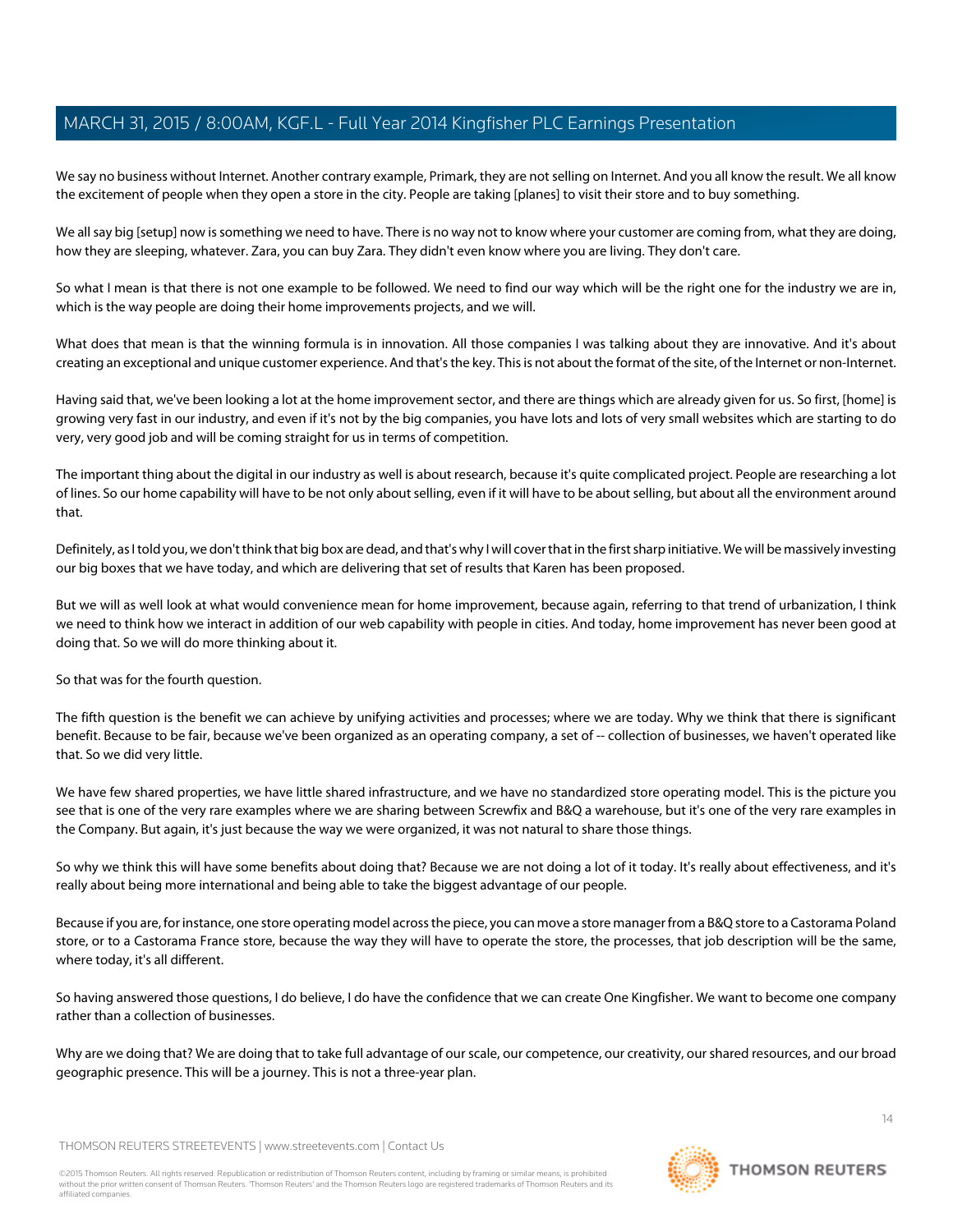How we go after it? It's not a strategy yet. It would be very big lack of humility to think that we'd be able in three months' time to reset the full strategy of a GBP10 billion business with 80,000 people. But what we've done already with the team is we've set up a clear set of guiding principles which will guide us going forward into working into that new strategy.

I leave you one minute to discover these principles before I go through each of them.

So first principle. Customers' needs come first. You can again argue with me and say: What would be the company which won't be saying the customer comes first? I think the way I'm talking about customer first, it's not about customer wants, it's about customer needs. It's a little bit different.

Just give me -- just do a little bit of demonstration at that stage which will be a little bit [interesting]. Look at those two packets. They are sugar. If I ask you how you open that piece of (inaudible). You are in the room.

So most of the retailers are doing their market survey like that. So 10 people, 10 customers, you've brought them in the room and you ask them question about how do you live, what is fine in your bathroom, what is not fine, what do you like about your garage, and they're answering. And they are true to them when they are answering, but the reality is completely different from what they are telling you.

Why? Because if I take that and I ask you how you how open it, 99% of the population, and it's proven, will say I do that and I do that. Okay? So if I'm in a room and I'm looking to those people and have to develop a product or a solution for those people, I do it on that basis. The reality is 99% of the population is first doing that and then doing that.

It makes all the difference. The way we will look at customers in the future as Kingfisher, we will not ask people what they want, we will look at the way they live in order to create the product that they need.

I will give a quote of Henry Ford which was saying -- again, those who knows (inaudible), if I would have asked people what they wanted, they would have asked for a faster horse, and he invented a car. So that's about customer needs.

Second, creating a unique and leading offer. What does that mean? That means that we won't be selecting products from the shelves of the supplier any more. We will develop, design, edit as well, because we will still have product for trading suppliers, of course, when it's needed, but we will develop, design and edit unique solutions for home improvement at lower cost.

Those solutions will be designed, they will be innovative, they will be complete, they will be stable as well. We will have a much, much stable range so people can find their products over and over. Coordinated, of course, that everything is matching with everything.

Good quality, that's very important. And sustainable. The sustainability will be fully embedded in the way we will be designing our products.

It won't be something on the side. It won't be one [positive act]. It will be completely embedded in the way we do our business, but more importantly, we are creating our product.

To do that, we will need a simpler brand structure. We will need strong management rule, range management rule. And will need, of course, a fully integrated supply chain. So that's for the second one.

Then products across Europe presented in the same way. What does that mean? As will develop the products in one place, we will develop at the same time, because we will have all that customer knowledge I was talking about. We will develop the solution and the product, but we will develop as well the way to sell it to the customer whatever is on the web, or whatever is in the store. And we will develop the full package of communication which will go with the products.

So if we do things like that, we will have the same product presented in the same way across the geography. That will mean as well that we will have the same customer experience through the different geographies. We will have the same merchandizing principle.

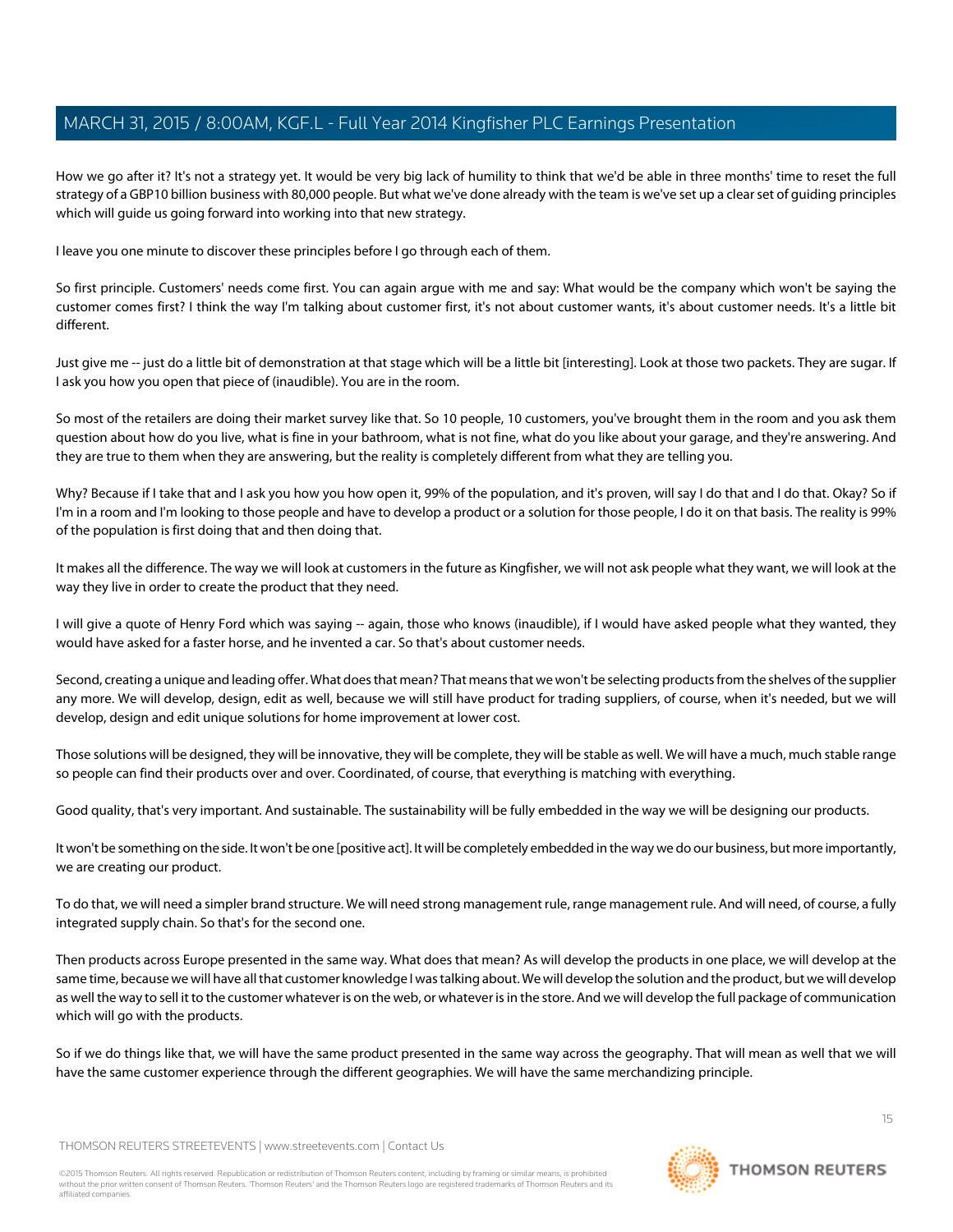That doesn't mean that one size fits all. Let me give you a concrete example.

For instance, if we say when I'm talking about customer experience and merchandizing principle, if we decide we enter the store, the Kingfisher store, you will enter by bathroom, and then you have kitchen, and then you have storage, because that's the big project. And then you have decoration, blah, blah, blah. It will be the same everywhere.

The size of the flooring, for instance, won't be the same in every country. If the wood flooring is bigger in one country, the footprint of the wood flooring will be bigger (inaudible). So we will adapt, but with the same merchandizing principle and the same customer experience. And we will have local adaptation when it is required.

Fourth principle, limited number of formats and omni-channel everywhere. What does that mean? That means the limited. Why limited number of formats? This is a question of focus. I think Europe was a question of focus. We really need to focus Kingfisher on few things and doing it very, very well, with a high level of quality and demand in everything we do.

How many we will have, don't ask me the question. I don't know yet. We'll see. That will be for later. But we will have a limited number of formats.

And, of course, we have decided that we will have omni-channel everywhere. We can sell in every country in Europe, even without having stores in those countries, and we will work on it with (technical difficulty).

Low cost. This is quite new, be fair, for Kingfisher. We've been really good at lowering the cost, which is not the same. It's really about establishing a new mindset, about being a real low-cost organization. Why?

Why? Because again, it starts with the customer. If we want millions of people to be able to improve their homes, we need to reduce the price of the product that's there. This will be the key in the future to grow the potential of our home improvement business.

So if you want to lower the price, you have to lower your price, your buying price. But more importantly, you have to lower your costs. And this is not costing. It's about reengineering the business completely differently.

A bit of the unifying processes will be in that phase. The integrated supply chain will bring a lot of that as well.

And the fifth principle, which is not the easiest one to be fair with you, is the one-company culture. We have today at Kingfisher 80,000 very committed people. You all know probably that we do a big Gallup survey. We've been doing that for three years right now, and we are (inaudible) for the operating Company with the 80,000 people.

We have highly engaged staff. That's really the base of everything we will be doing in the future. But today, they are working as a separate thing. And we want now then work as one with one culture. This will be a new mindset.

So we think that that One Kingfisher I've been talking about for 10 minutes now will unlock the real potential of our Company. And, of course, it will drive more value, more shareholder value, but more customer value as well, and probably more colleague value as well.

So how we will drive that better value? Because we will get higher sales. We will get higher sales through a better offer, a more unique offer, better operation, because of a lot of that plan is about reducing among the business the number of SKUs.

And it's the amount of effort that you put in every SKU, whatever it's -- at the buying level, whatever, it's in the supply chain organization. And more importantly, at store level, you reduce and you concentrate the power of your people on less. It will be about lowering the price as well. It will make our business much more [saleable], so higher sales.

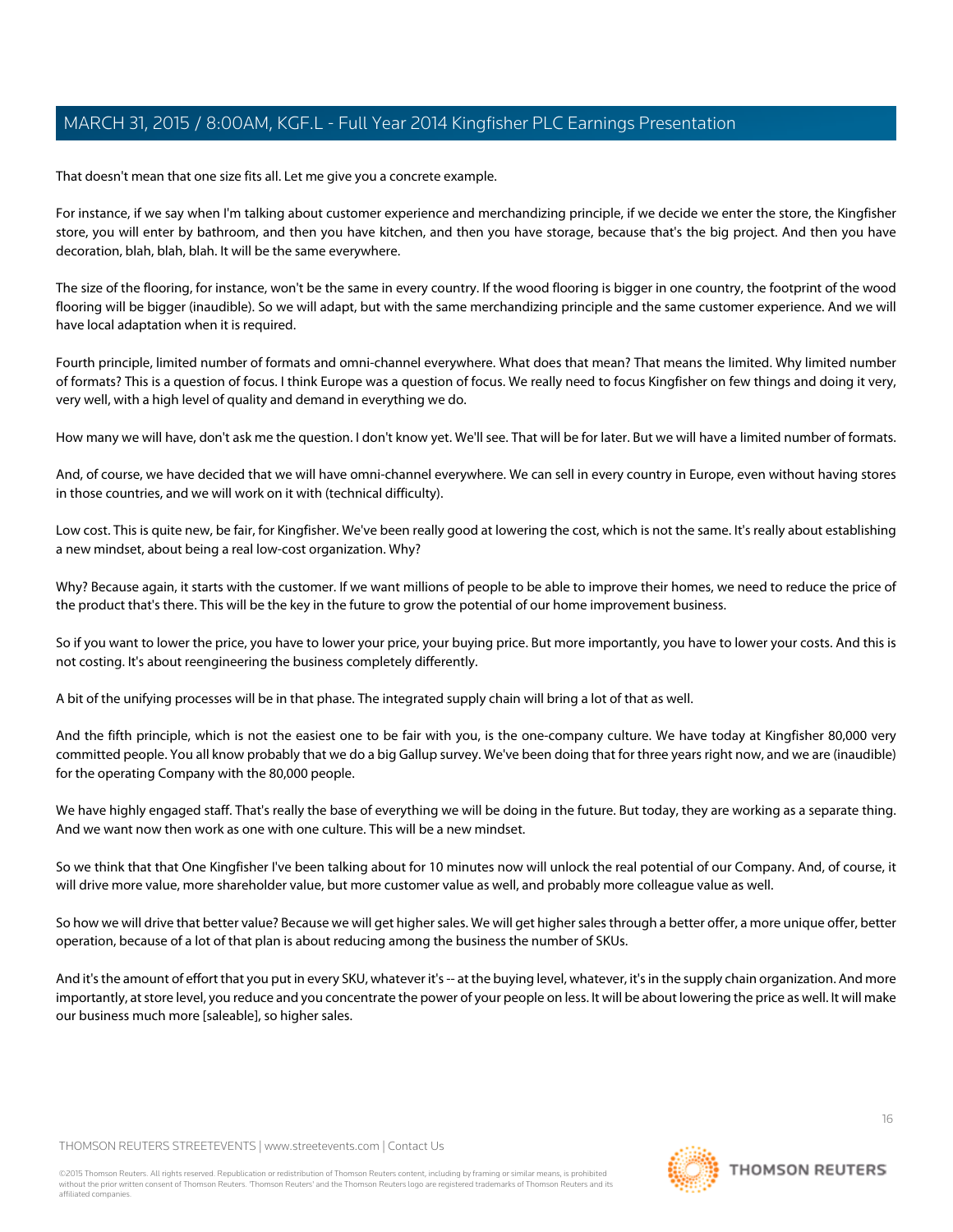Maintain growth margin rate. At that stage, ask me other question. I will keep on that one because, of course, we will decrease the price of the products and we will get some benefit by adding that much more effective range, but we will have to do price investment at the same time. And the assumption that we've been taking from now is that this will be offset.

Lower cost; lower cost by higher volume per SKU critical; higher efficiency. Less write-offs because of our range will be much more stable. And as you know, today, we are doing range review in every country where we will be doing in one go the future; and, of course, a simpler operating model. And of course, we will keep the capital discipline that Karen will be -- has been talking about going forward.

So we are confident that this beginning of strategy will drive -- will improve our financial results going forward.

So to do that, we need to organize ourselves very differently, and that's the key thing. We are about to implement big changes in that organization. The way we were organized was -- and again, there is nothing wrong with that. We've done what everything we can do with an organization organized by operating company. And I think we've produced massive (technical difficulty) during the last 10 years with that organization, and it was fine. But if we want to move to that One thing we've been talking about and bring Kingfisher to another step of its evolution, we have had to do something about the organization.

So we were organized on every topic by operating company. We will be organized going forwards differently. So let me take every single string.

Customer. Of course, it will be unified as well (inaudible). Why? Because the knowledge of the customer by definition will start in the operating company, and you can't create that sort of company I was talking about if you have your people on the shop floor in the store who are not with you by understanding really what their customer needs.

So we will have them to do research, to go to visit the home. What will be different is we will gather all of that in one place and we will use it as one. We will take insight from all that knowledge collecting in Russia, Poland, in Romania, and we will use it -- we will have a universal vision of the customer.

Offer. Again, we have one point where we will be creating that unique offer. We will be developing the products. We will do all the quality. We will do all the design, the buying. We will do everything in one go.

On the edges, when it's required and when it's needed, the local team will ask first to take that offer which we [did as one], and to adapt it locally. But then, they will have to complement it at the edges.

Let me make you a very concrete example. Windows, for instance; there is no way we will have the same windows across the piece. When you go into the countries, the size of the window in the flats in Moscow are not the same as that in the cities. So we won't have the common offer, the unique offer on the windows. It will be done locally. But the biggest part, as soon as we've seen that the customer needs were the same, it will be done as one.

Formatting channels, it will be fully unified, as I've been [tolded] you. We'll have decided how many formats do we want. We'll know the layout, the brands, merchandising principles. All of that will be done as one. And we will have focus and effectiveness in doing it.

One of the very big advantages of doing that as well is you can expand much quicker with less costs and with much quicker return on capital because you can decide to just open one big box store in one country. You don't need to recreate a head office; no need to recreate anything. You have your store. It's done. You just adapt to the local country and you put the local team in it and it's done.

Infrastructure and processes. There is no need to localize all of that. It will be fully unified. And people, of course, it will be both. We will have set of principle which is about One Kingfisher, culture, mindset, reward, for HR processes, will be the same across the piece. But of course, all the management needs to be done on the ground with the people, by the operating company.

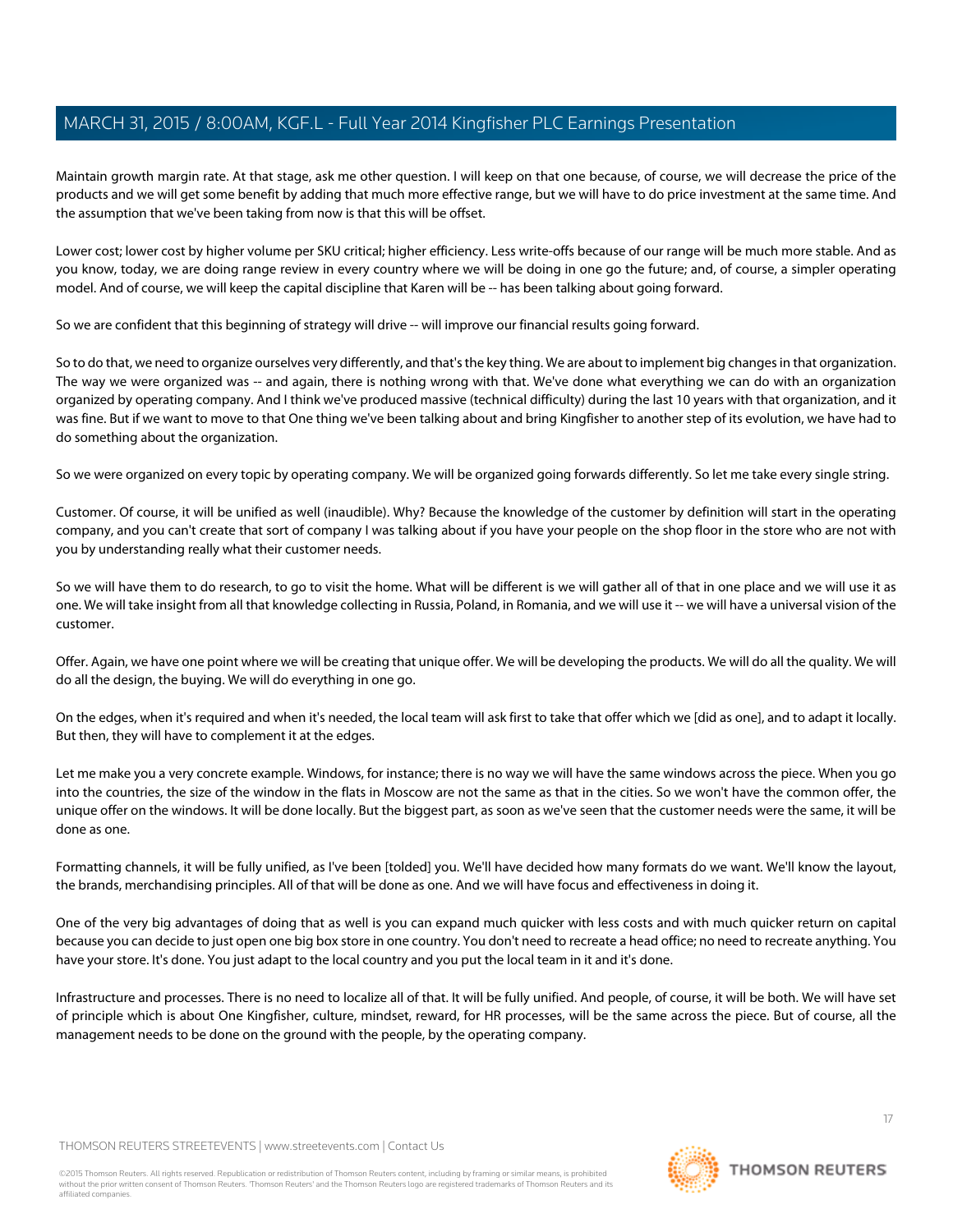So, probably, one of the questions that you have in mind about that, but at least some of the people inside the organization have that in mind, and let's be true to that, is there not a risk of losing the reality because you are very big company with 80,000 people, and you can lose the [Company] with the reality. And definitely the answer is, no, not, because customer knowledge will be always at the core of everything we do and it was our kind of barrier not to do silly things.

The offer will still be localized when it's needed. We are not stupid. We will sell to people what they need, and even if it's local we will sell it. And of course, we will have a strong management on the ground because people in stores will have a simpler operation, a simpler business to operate, and they will be able to be really excellent at what they do.

It's a big change. Yes, it's a big change. Are we afraid to do that change? No, we are not. We are not, because we did it before. We did it at the country level. When I joined Castorama France in 2006, there were 13 regions. Everybody was explaining me that you can't sell the same stuff in the North of France and the South of France. 10 years after, it's over. We have one big central organization, one integrated supply chain, and we've been deliver more growth, more profit, with less SKUs, higher efficiency.

So it's completely doable. It's much bigger this time, of course, but as soon as it makes sense from a customer point of view, there is no issue about it. Of course, it will need -- it will require a little bit of work, as you can imagine, but we are a strong team and we will be doing it.

So lastly, I wanted to share with you, but probably not least, we are getting on with that agenda [we state]. It's not about talking. As you've seen, it's not a full set of strategies. We are still working very hard to continue to build that journey going forward. You will have a lot more to come, but we've already decided quite a lot of things.

I think I need to do a little bit of explanation about the first sharp initiative. I've been told, to be fairly honest, by my English colleagues that the word sharp was not very nice in English, and I decided to keep it. What does that mean?

What does that mean? That means tough and quick. It's not short term. You won't hear me talking about short term, because from now, every single decision that we will be taking for that business will be towards that journey of becoming the leading home improvement company in 10 years.

So it's not about short term action. It's about the way we will be looking at things is we categorize what we are doing in three buckets, let's say. The first bucket is prepare for the future. In a less elegant way I am saying we clean the floor, just clean the floor.

Then second bucket do more of the good that we have. We are already doing some good stuff in Kingfisher. Screwfix is performing extremely well. We have lots of things which are doing well. We've be opening a new concept store in Henin Beaumont a few months ago. This store is growing by 35%. So we know how to do a good big box. We know how to do omni-channel retail. So let's do more of the good that we have in the Group already.

And then there is a third bucket which is create the new, that new story that I have been talking to you about for the last hour.

So we will look at the way we do things like that, and we've been taking the first sharp decision with (inaudible). For customers, what have we been deciding already on customers? We have already started to develop the unified garden and bathroom business across Europe, which puts -- short teams from now, they will extend very soon, but they have started -- all that customer needs what I was talking, we've started; it's ongoing. And this is in the bucket of creating the future. We are already starting to create that future. It will take a little bit of time, but it has started.

Offer. We have develop a plan to cut the tail of existing products. It's key. This is on the bucket of cleaning, preparing for future. We have a lot to do about that.

With the Group Exec, each of the Group Exec members are responsible for one of those facts. So we have already made all the analyses about where is the sale, in which of the companies, how many still are we talking about, in which category; we have all that data already. And now, we are putting a plan together. It will be a three-year plan for that to resolve that problem.

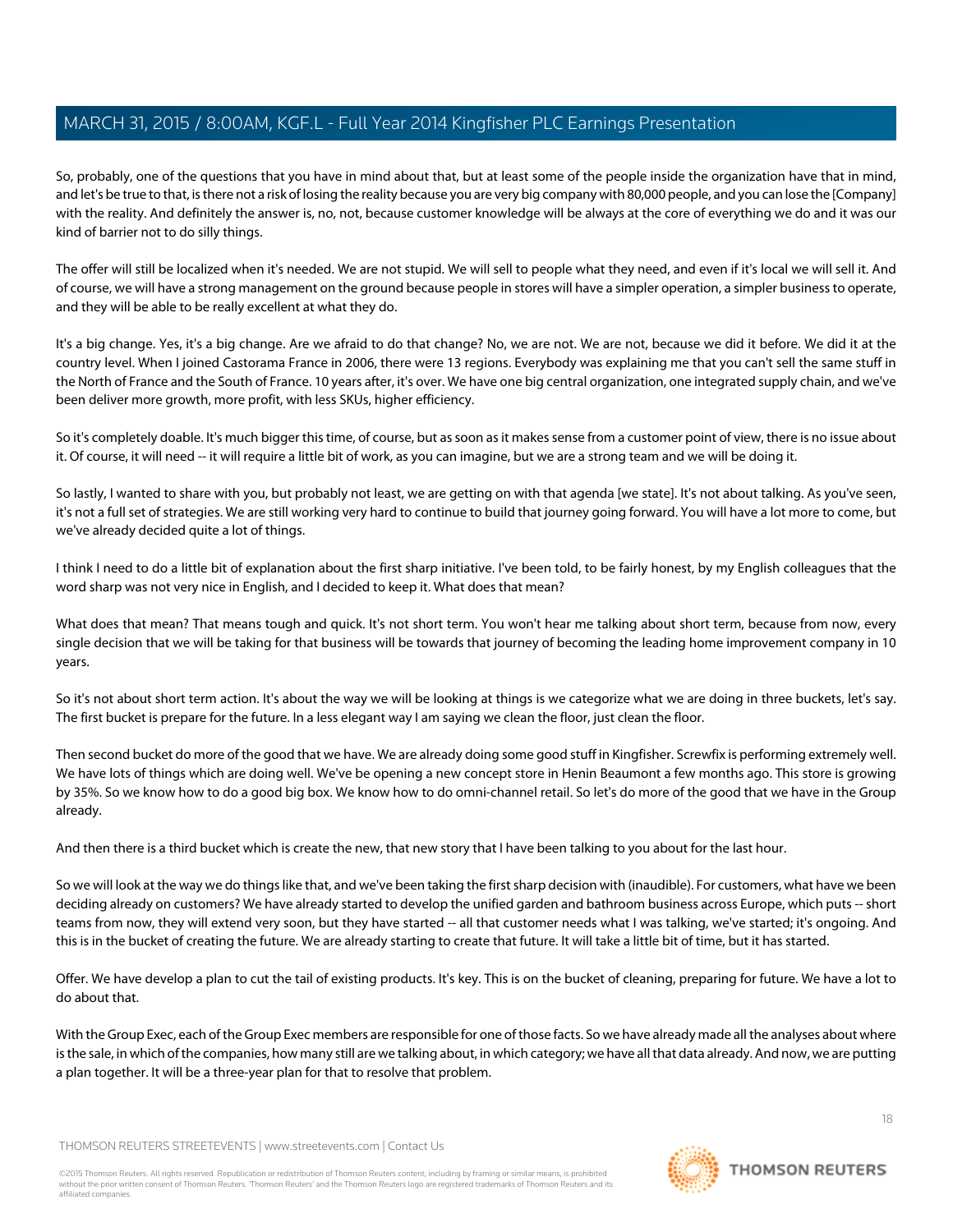It would be -- of course, at the same time, we will have to write and to establish strong range management rules in order not to come back to that situation again and again, for sure.

Format and channels, as you've seen in the release this morning, we've taken quite a strong decision about B&Q. We'll be closing 15% of the space of B&Q. I think, again, I don't think that has been a surprise for any of you. That's something we've been talking about for quite a long time.

It's not an easy decision to take, of course. And to be fair, on a more personal note, just being appointed as the new CEO of Kingfisher, taking that kind of tough decision is not the easiest and isn't the easiest thing to do, but we had to do it.

It's really not about shrinking the UK and not believing in the home improvement market in the UK any more. I'm a big believer that there is a huge market down here. People want to have a better home improvement offer in that country, and we will invest massively into refurbishing the B&Q store, as in the catchment as we are closing the store.

So it's really joined. We will be closing stores. And at the same time, we will be revitalizing stores. So we will as well close a few loss-making stores that we have in the rest of Europe. It's a handful, but it's a healthy situation; what is not working, we just get on with things. We give the time of things to work, but when it's not working, it's not working. We have to get on with it.

And we will start that big revitalization program I was talking, of course, in the UK, but in Poland as well. And we will be continuing it in France, as we already stated.

We will extend the omni-channel trial in Germany. We opened four stores last year and we will open five more. I'm sure we will be very pleased to answer your questions on that subject.

Infrastructure and processes. What are those first sharp decisions? We are piloting this unified IT platform, and we are already -- or the tests will be starting on normally June 29. I don't think that I shouldn't say that, but --. And we are already looking to accelerate, because this is critical to have that IT platform across the businesses in order to develop our full omni-channel capability across our business.

And we've taken that decision to unify our GNFR buying. It's GBP1.2 billion; I think something we can go quite easily after. And Karen will be taking that project into her leadership.

And on people finally, I've finalized a new leadership team and a wider organization structure that I will share with you just right now.

So I hope with that set of sharp initiatives that you will have the impression that things have started already.

So last but not least, again, we will be, the Group Exec, new, international leadership team, with more focused cross-company roles and deeper competence.

What that new team is about? First, it's about the mixture between existing people, people who know home improvement very well. That's critical if you want to build that One Kingfisher I was talking about. But with new people coming from outside with new competencies, new points of view.

This will be a complete fully international team, and that's something very important to me. If we want to be leading, we need to be a truly international company. And the fact that we will be bringing more and more international people within the Company at every level will be the key of success.

It's about competence and experience, and I will get that coming to Arja, our new Chief Offer & Supply Chain Officer. It's about focus on people. As you will notice, we will have a Chief People Officer within the Group Exec. I think that's very critical for 80,000 people business.

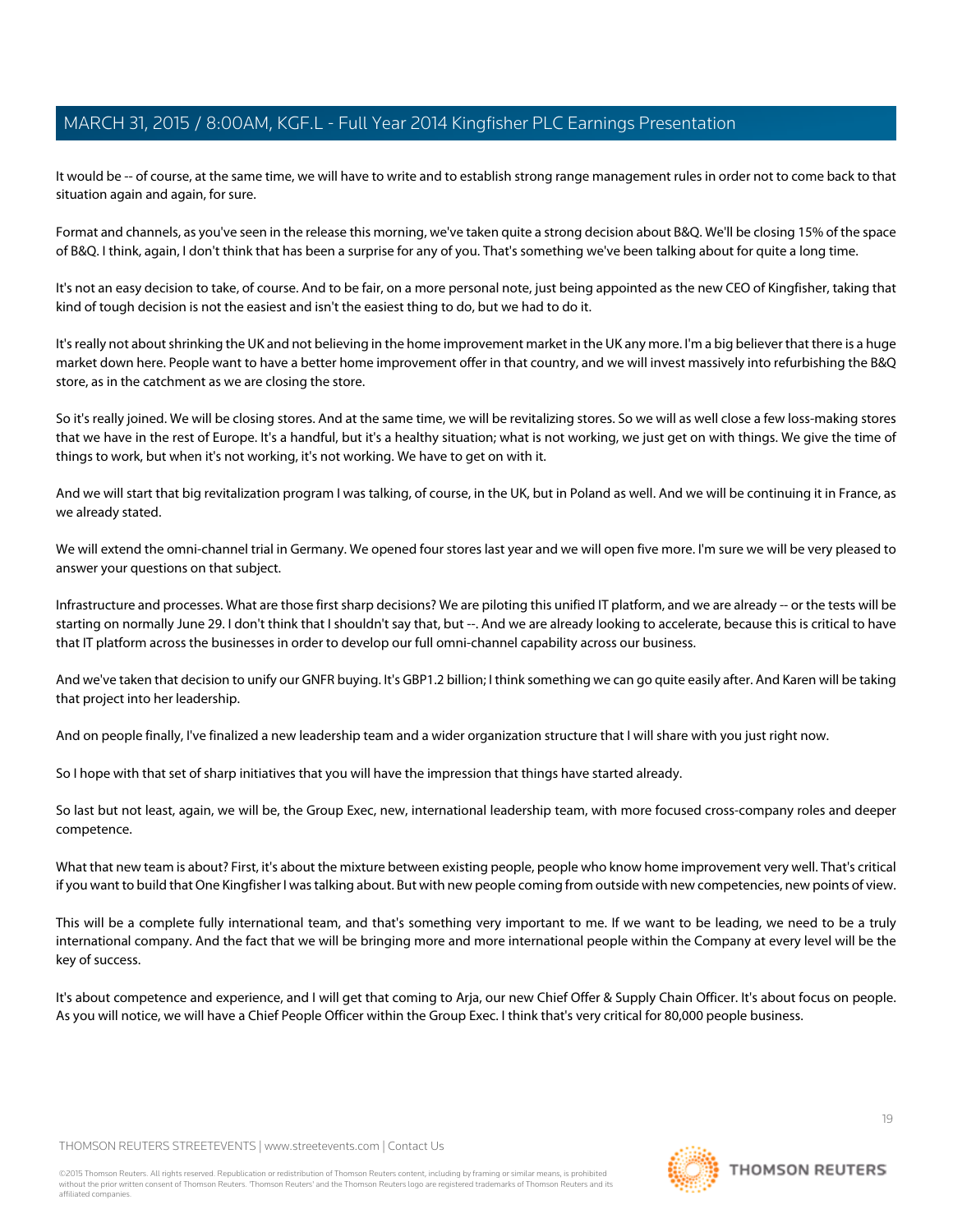A big focus on operations. We will have three heads of operations running for each of them a format. We want the focus on operations. It's about excellence, it's about quality in everything we do, it's about delivery and it's about execution. We really need to be world class in those areas and we need to have people who will drive that focus everywhere. The CEOs of the country will report into those operations directors for sure.

Digital is a key, and that's why I wanted to appoint Chief Digital & IT Officer which will be leading that agenda for us at the Group Exec. Still, of course, (inaudible), but you all know right now.

So that will be the team. So you know, of course, Karen; you know Steve, you know Guy and Alain. And Arja Taaveniku will join us. She will join us at the beginning of May. It has been announced in her previous company today as well. She has been spending 22 years at IKEA running most of the big businesses in IKEA, developing the offer, and she will complete the team.

On the HR, I hoped to be able to disclose this today, but I'm not able to do it, but we've made some very good progress. So the team will be fully completed very soon.

So in summary, I hope that you will be with me to say that European market has a great potential; to be with me that we have now a clear set of principles which will help us to unlock the real potential of Kingfisher; that we are organized very differently this time; and we are getting, with all of this with pace. And, of course, we will update you as our ideas and progress are developing.

Thank you very much.

# **QUESTIONS AND ANSWERS**

#### **Unidentified Company Representative**

Ladies and gentlemen, we would now like to take some questions. We do have two roaming mics. Please wait for a microphone to reach you and please state your name and where you are from.

<span id="page-19-0"></span>For the sake of fairness, please limit yourself to one question only. We will come back to you for any supplementary questions should we have time.

Many thanks.

# **Geoff Ruddell** - Morgan Stanley - Analyst

Geoff Ruddell, Morgan Stanley. Could I just get some more details on the 60 store closures and particularly the split between the big stores and the smaller stores?

In the past, I think that some of the view has been that the over-spacing was that the big stores were too big, but not necessarily you had too many stores. Could you just explain your thoughts on where the excess space is, please?

#### **Veronique Laury** - Kingfisher plc - CEO

I will pass on to Karen in a few minutes, but I think I will give you the number about the number of stores.

I think the way we've done it is more by catchment. So what we've been is we've been looking at catchment and we've been closing the stores which were not necessary, and we were working with how the sales plan work and really work together on these big site things to deepen what you are doing with [them].



 $20$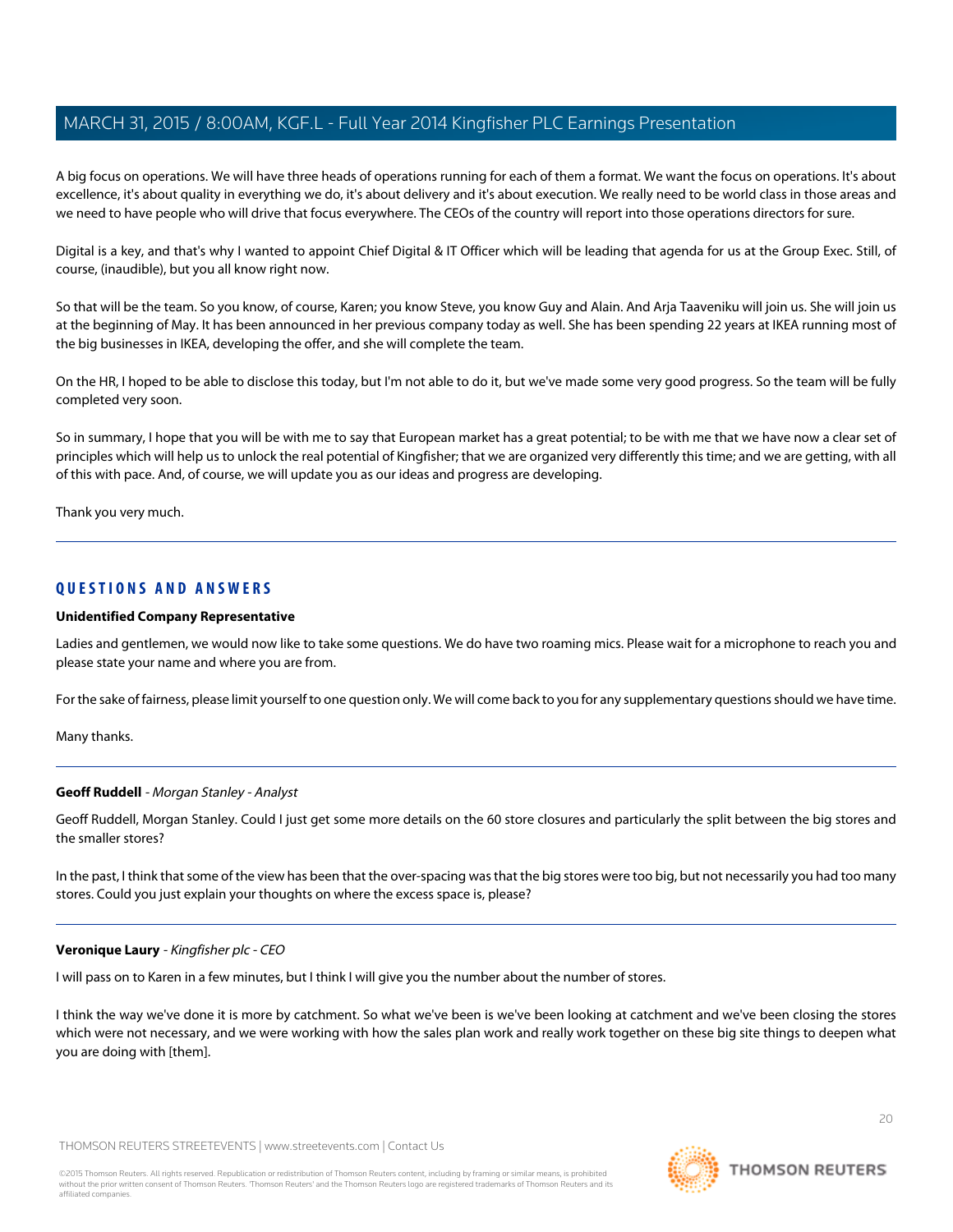The reality is we have too many big stores with each other. If you take Manchester, for instance, we have too many big stores. But it's not the [size store in this].

If you compare it to what we have in Castorama, France, we don't have as many big stores in the UK that we have in France. So the size of the store is not the problem. The problem is to have a lot of big stores in the same areas.

Karen?

## **Karen Witts** - Kingfisher plc - CFO

I think Veronique answered that. It's a mixture of size of the stores. It's not true to say that the very big stores are bad. We've got some very well-performing big stores. It really is a case about doing the catchment analysis and working out where we should be.

So it's a mixture, but as you would imagine, these 60 stores actually tend to have lower on average sales than the other ones would have.

## **Geoff Ruddell** - Morgan Stanley - Analyst

How many of the 60 would be the old B&Q warehouses rather than (inaudible)?

#### **Karen Witts** - Kingfisher plc - CFO

<span id="page-20-0"></span>It's a mixture of all three types that we've got.

#### **Jamie Merriman** - Sanford C. Bernstein & Co., LLC - Analyst

Jamie Merriman, Bernstein. On the organizational restructuring, can you talk a little bit about how that will filter down to things like buying and supply chains? So for example, for big box, does this mean that the way the common product is you'll now have one team who'll be thinking about big box stores across Europe, or is it still you'll have a team for B&Q versus Castorama?

#### **Veronique Laury** - Kingfisher plc - CEO

We haven't worked all those details yet. This is the very beginning of that story. And of course, I'm waiting for Arja to arrive in order to think with the team the full plans about how we will do it.

<span id="page-20-1"></span>What is sure is part of the offer will be done, will be created in whatever. It's not one place physically, but by one team. But we will always have some local teams in order, first, to take that offer and adapt to the local country, and as well to complement with the local product that we need to have.

#### **Fraser Ramzan** - Nomura - Analyst

Fraser Ramzan, Nomura. Just going back to your slide 30 about your financial principles, higher sales, maintain gross margin rates, I'm getting the sense that this is very much the beginning of your 10-year vision. So while that is your financial aspiration, it's not necessarily what we should be thinking about in terms of not the current financial year, but next financial year.

As you get into the detail of your plan and you're clearing out 50% of the tail of your range, you can have some very big wobbles in your margin metrics. You're not saying to us we expect the gross margin to be flat going forward, are you?



**THOMSON REUTERS**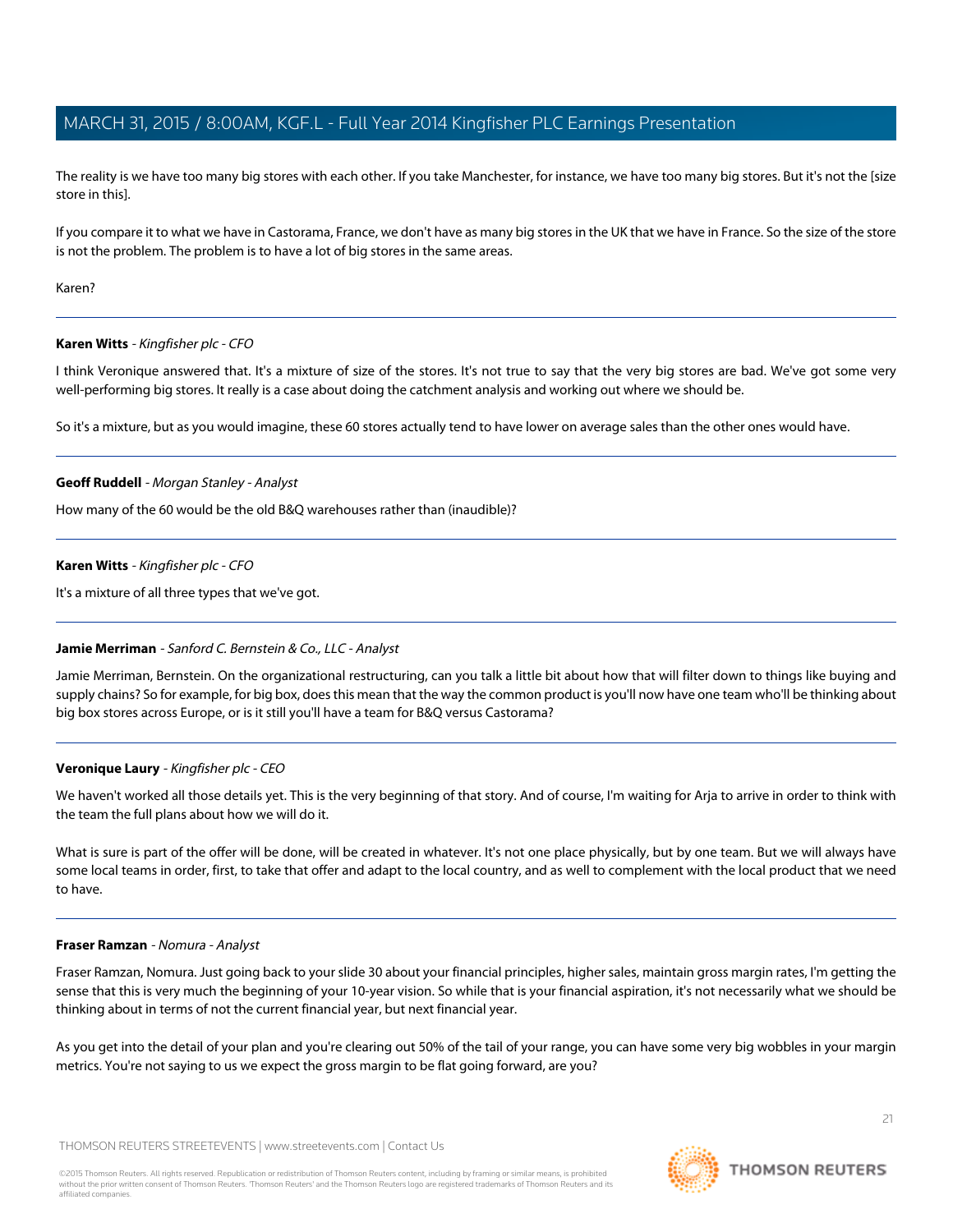# **Veronique Laury** - Kingfisher plc - CEO

Well, I think where we are is we don't have all those numbers yet. The cleaning thing that you are talking about, we already looked at it. We know already how many SKUs are we talking, how many stores are we talking. We are confident that we can absorb that in the way we are running the business right now. And because of the way we will be doing it going forward, we won't recreate that; we will work in a completely different way.

# **Fraser Ramzan** - Nomura - Analyst

Okay. And the capital side of that equation, so I think you said you're going to invest a lot of money in B&Q and in the big box format across Europe. Is that covered in the GBP350 million to GBP400 million medium-term guidance, or again, are we at day 1 at the moment?

## **Karen Witts** - Kingfisher plc - CFO

We're at day 1 at the moment, but we've said that for this financial year, 2015/2016, we will up our capital expenditure by about GBP100 million, but we will still be within that envelope of GBP350 million to GBP400 million. We established that envelope, I think it was about three years ago now; and to be fair, we've barely reached the bottom end of it in every year that we've reported.

So we have actually the capacity within that amount to invest more in CapEx, but the shape of our CapEx isn't necessarily going to change very much. We have typically spent 60% to 70% of our overall capital envelope on the stores, whether they're new stores or whether it's revamp.

And if I just maybe just to go back to a point you made about cutting the tail and the range. I think one of the things that we need to think about is a lot of that is de-listed stock. It's big numbers of ones and twos of SKUs, big numbers, low value, and a lot of it already is very highly provided for.

#### <span id="page-21-0"></span>**Fraser Ramzan** - Nomura - Analyst

Understood. Thank you.

# **Geoff Lowery** - Redburn Partners - Analyst

Geoff Lowery, Redburn. In terms of your work on productivity, IT platform infrastructure, etc., this seems like very big stuff in the context of a group your size, moving towards common platform, etc. Is the savings opportunity in the tens or hundreds of millions from this through time?

# **Veronique Laury** - Kingfisher plc - CEO

I think you can call it that. We won't confirm about the number of millions, but [Steve] how big it is.

#### **Unidentified Company Representative**

I think -- at this point in time, we're not going to give total guidance on that. But quite frankly, if we didn't think it was significant, we wouldn't be progressing it. So I think we'd probably be in the upper end of your spectrum, not necessarily at the bottom end of the spectrum.

In terms of the change, yes, the IT process change has been going on for roughly a year at the moment and we are heading towards the pilot on June 29. I would say actually early July because it's looking a bit tight (laughter). But we'll be (inaudible), I think. So I think we're progressing quite well on that. And the pilot will be in Ireland. We'll do eight stores in Ireland basically testing the whole thing end to end in a live environment.

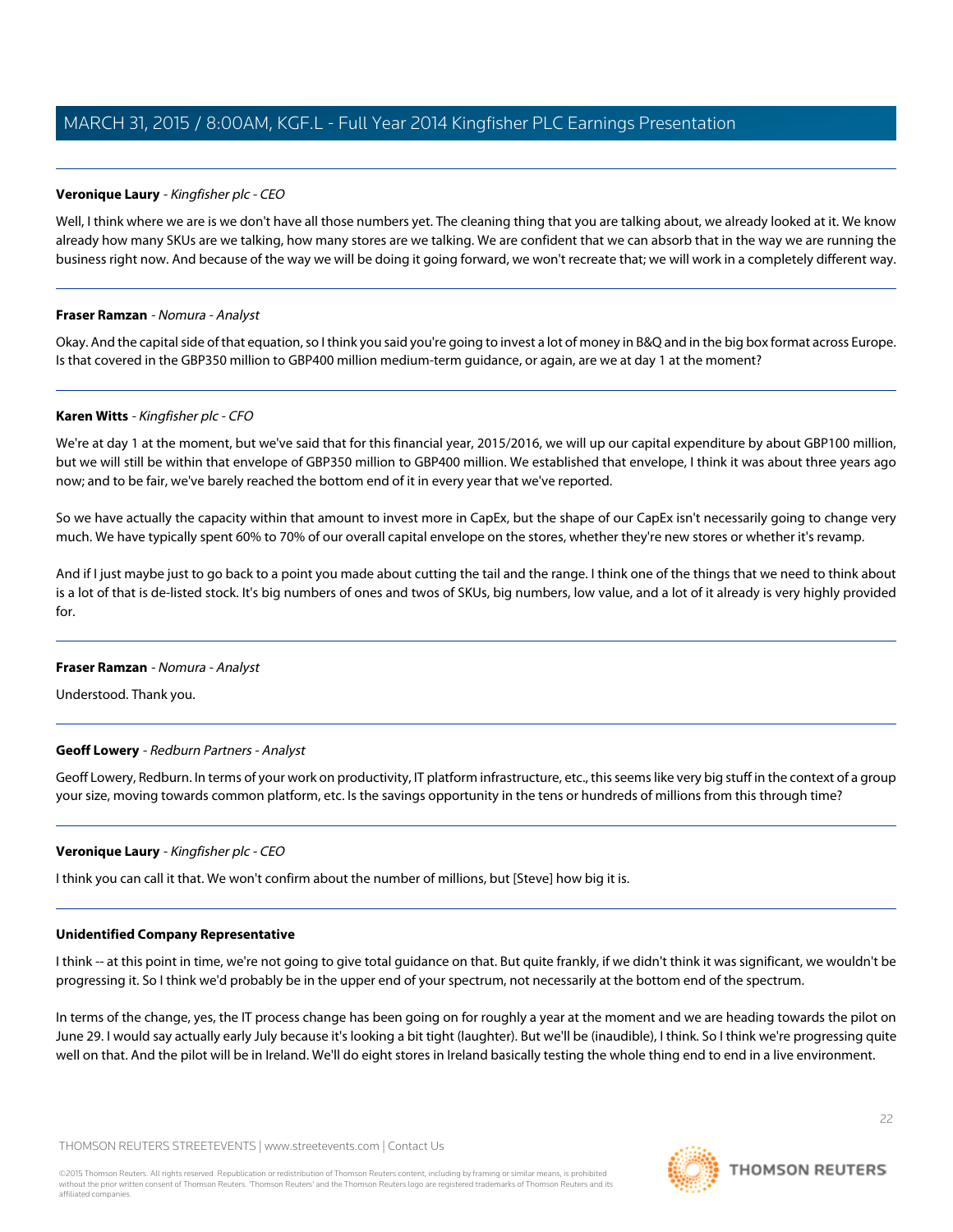# **Geoff Lowery** - Redburn Partners - Analyst

And while you have the mic, just on Screwfix, you're doing another 60 stores this year in the UK. What's your long-run pipe look like at Screwfix? Is it 500/600/700?

# <span id="page-22-0"></span>**Steve Willett** - Kingfisher plc - CEO, Group Productivity & Development

The answer is we need to come back. So what's happening at the moment is I think what we last declared was late 400s. What we're finding is we've been adding into smaller catchments, and as we're adding into smaller catchments, we're getting higher market shares.

So what we're doing at the moment, quite frankly, is we're redoing all our models, and we're probably looking to put some guidance, probably back in September in terms of where we are. But at the moment, my belief is it's higher than late 400s.

# **Geoff Lowery** - Redburn Partners - Analyst

<span id="page-22-1"></span>Thank you.

# **Andy Hughes** - UBS - Analyst

Andy Hughes, UBS. Just with the 60 store closures at B&Q, clearly, you had the opportunity to recreate Brico Depot in the UK and you decided not to do that. Why is that?

# **Veronique Laury** - Kingfisher plc - CEO

(laughter). It reminds me probably of a conversation that we had already. Again, before doing something -- entering a new format in the UK, again, it is a healthy management and focus that I was talking about. We saw that we need first to address B&Q and to make it work, and to add a new format right now wouldn't be the best idea for the business.

So I think, again, on the format thing, I'm being really clear with you, things are very open. We really don't know what we will be doing with the format that we have. But we thought that it was more important really now to address B&Q and to make that big revitalization program for the non-pro customer and putting the best of what we have in the Group within the UK. But it requires (inaudible) some of the [stay] that we have there.

# **Andy Hughes** - UBS - Analyst

Okay. Just as a follow-up, on kitchens, you note that there's a unified garden and bathroom plan, but why not kitchens? Is that just too local a business, or are there issues you've got to address in the UK?

# **Veronique Laury** - Kingfisher plc - CEO

I've done two already. You are asking already for three (laughter). No. I think we -- definitely, kitchen will be a business that we can fully unify, to be fair; even easier than bathroom. But because of the complexity of that business, we didn't think that it was one of the easiest ones to pick up right at the beginning.

We haven't developed our plan yet about what are the categories and how far we will go to drive that unified. We will come back to you. But that's part of what we should be doing in the next week, with the arrival of Arja as well. But kitchen will be definitely a unified business; no doubt.

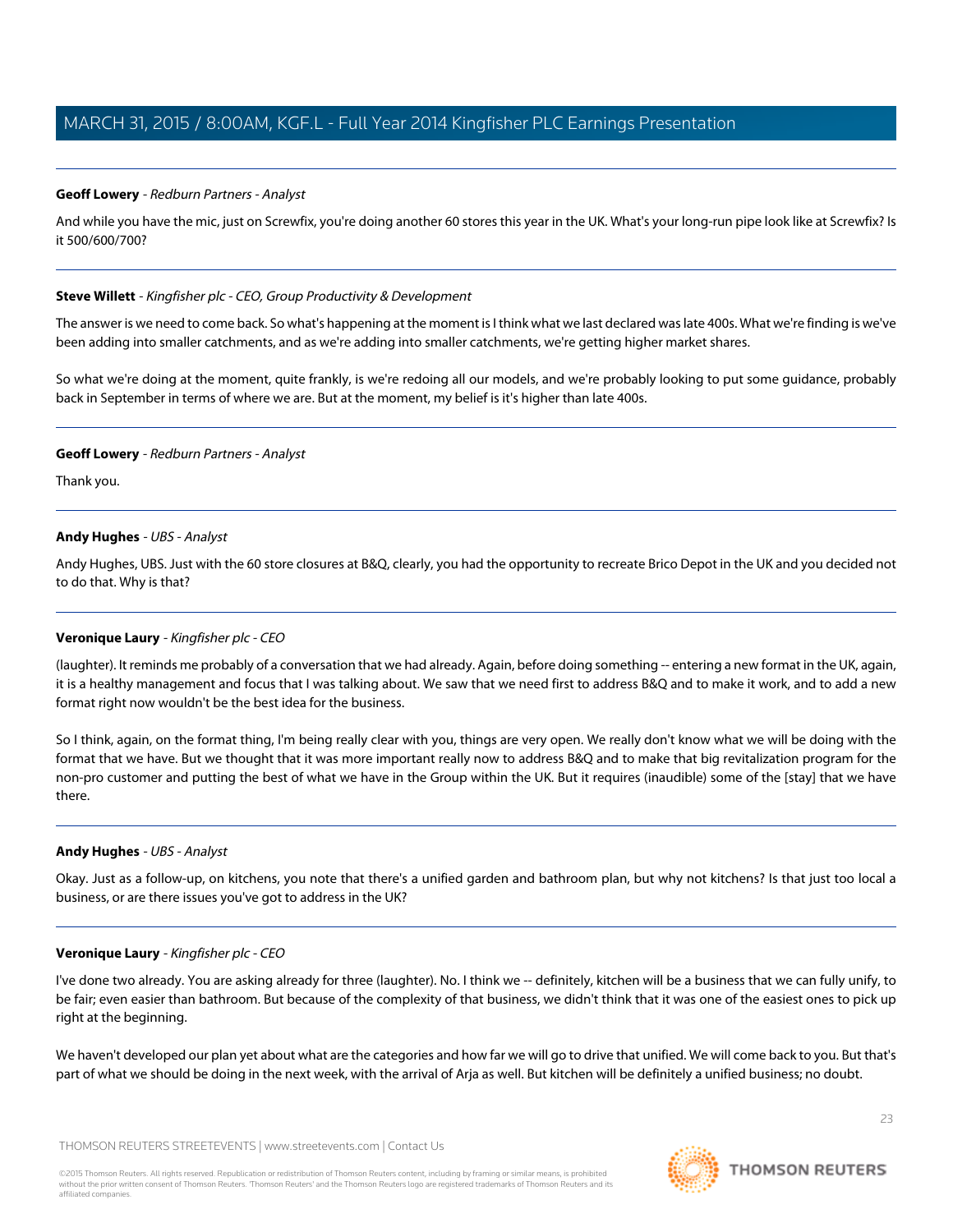# **Andy Hughes** - UBS - Analyst

Great. Thank you.

# <span id="page-23-0"></span>**Christodoulos Chaviaras** - Barclays - Analyst

Christodoulos Chaviaras, Barclays. My question is on the price investment that you talked about during your presentation but you haven't quantified. Should we assume that back in October when we had a B&Q Investor Day that price investment was 1% to 2% over (technical difficulty)? But clearly, now B&Q management is different, should we expect a different level of price investment? And also, what sort of volume growth you are seeing with the price investment that you've already done.

# **Veronique Laury** - Kingfisher plc - CEO

I will answer on the first part of your question. I think it will be different. What you are talking about that price investment, it was really limited to one operating company, and it was really about buying better and better buying to the customer.

What I'm talking about in that 10-year journey, I'm talking about price investment, is that because you develop your own offer completely different way, with raw material, with industrial processes, it's not about reducing the price by 1%. That's not what I'm talking about. It's totally different. So I wouldn't associate (technical difficulty) we've been doing whatever it is in B&Q, or in Castorama France as well where they've been doing some pricing investment with what we want to do with (inaudible). Very different.

Does that make sense?

# **Christodoulos Chaviaras** - Barclays - Analyst

Yes. But you also mentioned in the release that you have done price investments; you've seen some volume growth.

# **Veronique Laury** - Kingfisher plc - CEO

Yes, definitely.

# **Christodoulos Chaviaras** - Barclays - Analyst

And I guess this will be something that will be happening over the next couple of years, unless I'm wrong.

# **Veronique Laury** - Kingfisher plc - CEO

Yes. We'll continue on that, but what I'm talking in that strategy is something which is much bigger than what we've been doing. We've been doing it on the scale which was manageable from a resource point of view.

Karen, you want to say a few words about the volume growth in B&Q?

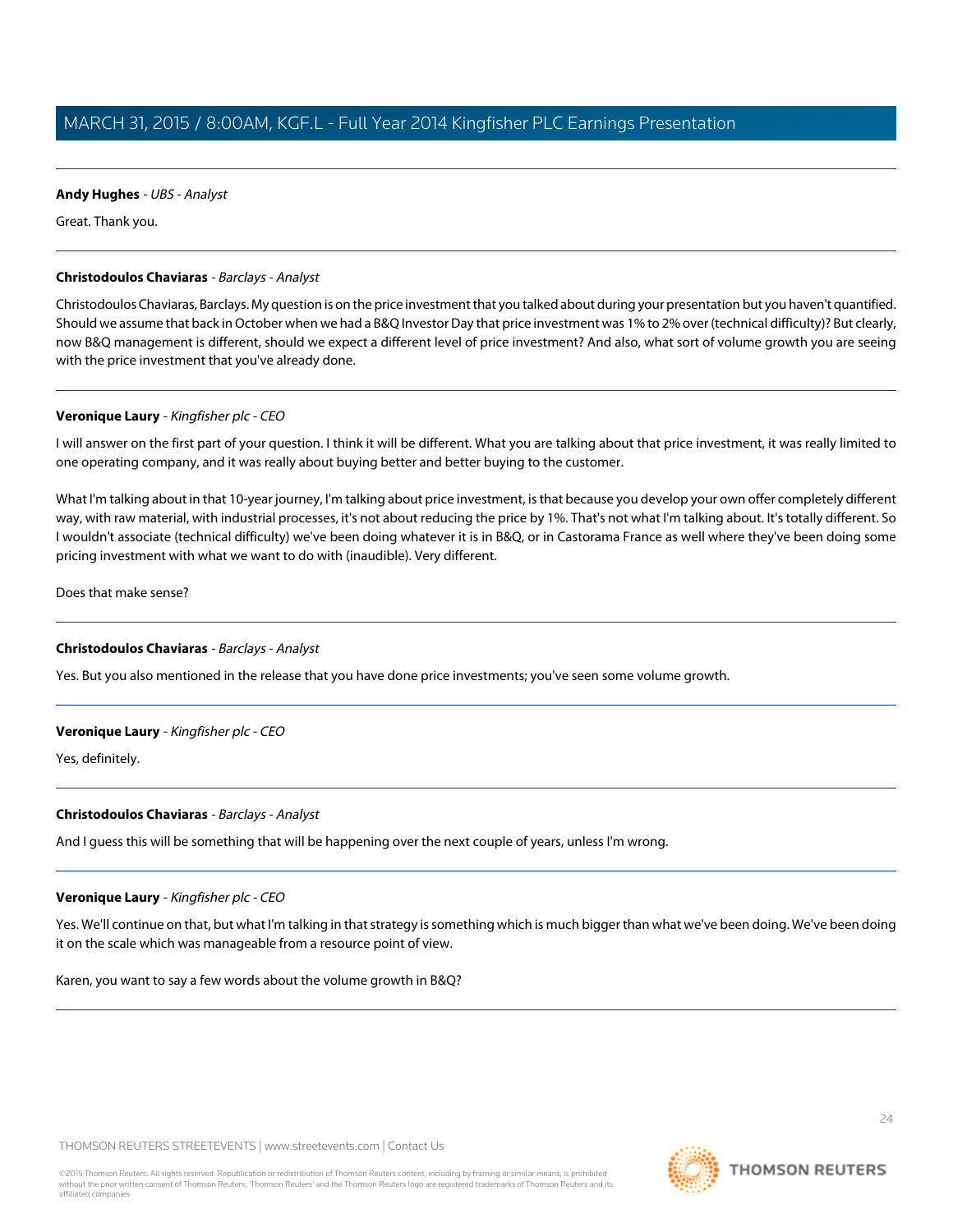## **Karen Witts** - Kingfisher plc - CFO

I think one of the things that we did say was we wanted to grow volume share in B&Q and then that would be translated ultimately into value share. And that's clearly what we've seen happening over the course of this year. We updated you in terms of the volume share growth at H1 and that's continued for B&Q, and indeed for Screwfix, too, into the full year. But our volume share in the UK in the last year grew by 6.5% and our value share grew by 5.5%. So we'll continue to work on getting the right level of pricing for our customers by looking at our elasticity model.

But we're not going to stop investment. What's been done has been good and has achieved results.

## **Veronique Laury** - Kingfisher plc - CEO

<span id="page-24-0"></span>What it means, what you just highlighted, the fact that when you are talking to millions of people you are mass market retailer; when you reduce the price, you get some volume [upside]. The question is how much (technical difficulty) in order to make a profit.

#### **Simon Bowler** - Exane BNP Paribas - Analyst

Simon Bowler, Exane. You've very kindly given an absolute number for your common buying for GNFR. I get the sense that today we're not going to get anything in terms of cost of goods, common buying, either percentage or absolute number. Is that something we should expect going forward? So previously, it's been the talk about moving towards 50% common buying. Is that still the target, or should we expect updates?

#### **Veronique Laury** - Kingfisher plc - CEO

You are talking about GNFR or non?

# **Simon Bowler** - Exane BNP Paribas - Analyst

For non, so for goods for sale.

# **Veronique Laury** - Kingfisher plc - CEO

For GNFR. So, yes. I think -- Karen?

#### **Karen Witts** - Kingfisher plc - CFO

What we've said for GNFR is the number that we gave was the opportunity, and that's the amount that we spend on goods not for resale, GBP1.2 billion. And we've said if we actually buy these goods in a more unified way, then we expect to achieve some benefit from leveraging our scale in a way that we only do partially just now.

If you're talking about goods for resale, then certainly, part of the strategy again is about unification and creating unique product. So again, we've got GBP7 billion, more than GBP7 billion of goods for resale, and by unifying, then we'll achieve benefits there as well.

#### **Simon Bowler** - Exane BNP Paribas - Analyst

And is there anything in terms of percentages or absolute [multiple speakers]?

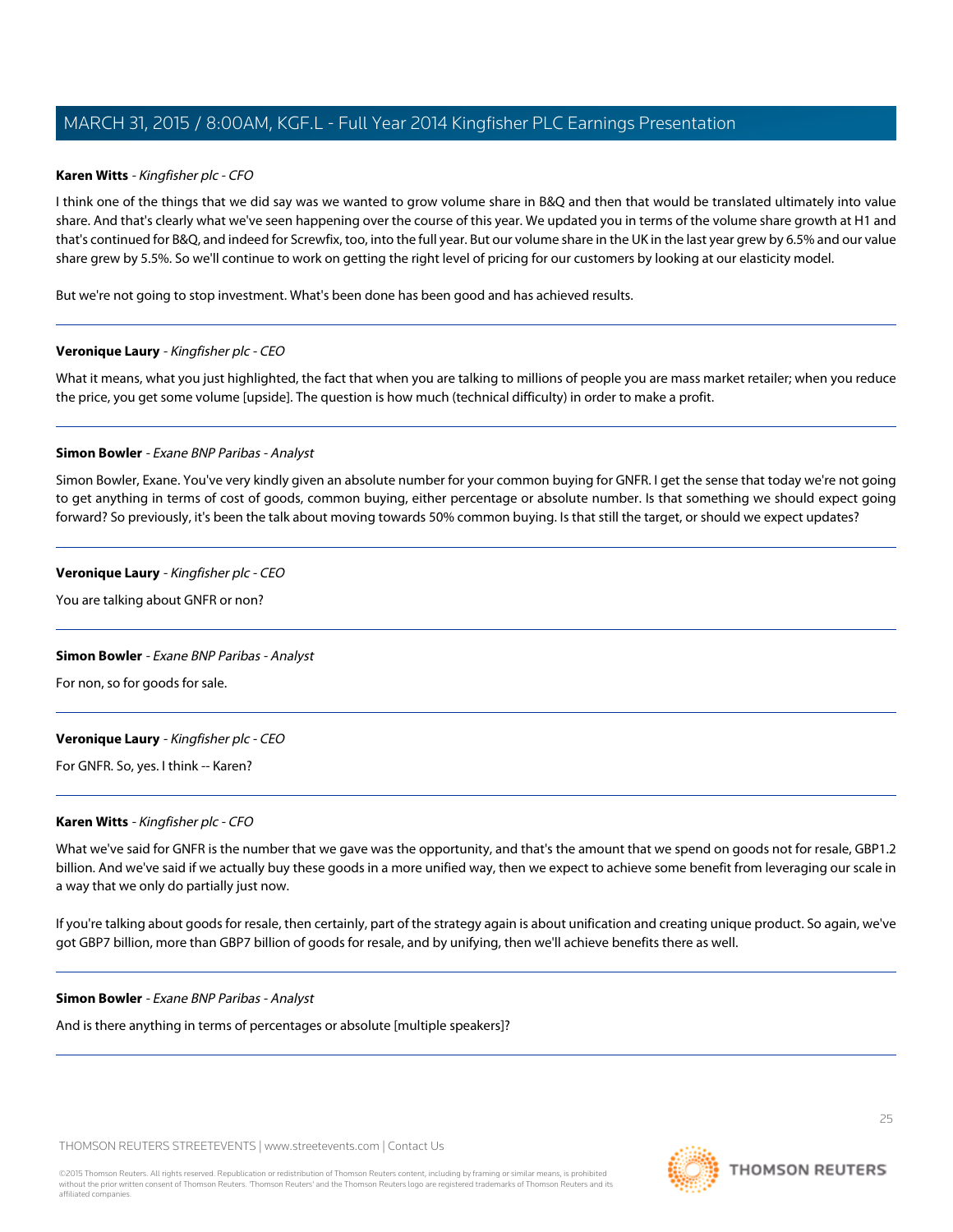# **Karen Witts** - Kingfisher plc - CFO

No. We haven't given any guidance on that now.

# **Simon Bowler** - Exane BNP Paribas - Analyst

Is that something we might expect going forward? Is it a piece of ongoing work or --?

# **Karen Witts** - Kingfisher plc - CFO

I think, as we update you, we will give you the KPIs that we'll work towards as we move through this review phase.

# **Simon Bowler** - Exane BNP Paribas - Analyst

<span id="page-25-0"></span>Okay. Thanks.

# **Tony Shiret** - Espirito Santo Investment Bank - Analyst

Tony Shiret, Espirito Santo. Is this SKU count reduction going to apply to Castorama as well? Because I think most of it's been the Dunkirk store and seen 55,000 SKUs, and we're expecting Antibes to have more than that. Is this going to show a different way of trading the large Castorama stores?

And as a related point, you haven't actually said how you're going to revitalize the big box stores. Can you give us some ideas about if I went in a big box store in the UK in two years' time how I would realize it had been revitalized?

# **Veronique Laury** - Kingfisher plc - CEO

So your first question, two things. First, when we are talking about the SKU reduction, we are talking about the SKU reduction at the level of the Group. And as I told you, it was 400,000, amongst which (technical difficulty), they are there. We start with IT in the IT system, in the supply chain, but they are not creating real [sales] actually.

So it doesn't mean that for the customer we will by definition diminish the number of SKUs which the customer will be able to afford through the store or the web. We haven't done that work yet.

What is the answer? To be fair, I don't know. But what I know is that today in Castorama, you are talking that example; you are 55,000 in the Dunkirk store. In Castorama overall, you are more than 80,000, so they have a big [sense to be cut] as well. But in Poland, you have another 80,000 SKUs; and in B&Q, you have another 80,000 SKUs.

And what I know is that among those one 80,000 plus one 80,000 plus one 80,000, probably we will end with 80,000, but it will be once 80,000 and not 3 times 80,000. So that's part of the answer.

On the number of SKUs that we will put in front of the customer, to be fair, we will completely -- what is clear to us is we won't miss customer needs, which means that we won't stop to sell a product because it is a slow seller if it's absolutely needed to complete the project, because when you do that, you kill your business.

So of course, we will still have some very slow-sell SKUs, but if they need it, from a customer point of view, to complete a project. But where we can really [edit] things, and that's my clothes example that I was talking about, we have a law, even in this operating company, dozens of different clothes which are not covering different needs. We can really (inaudible). So is that --?

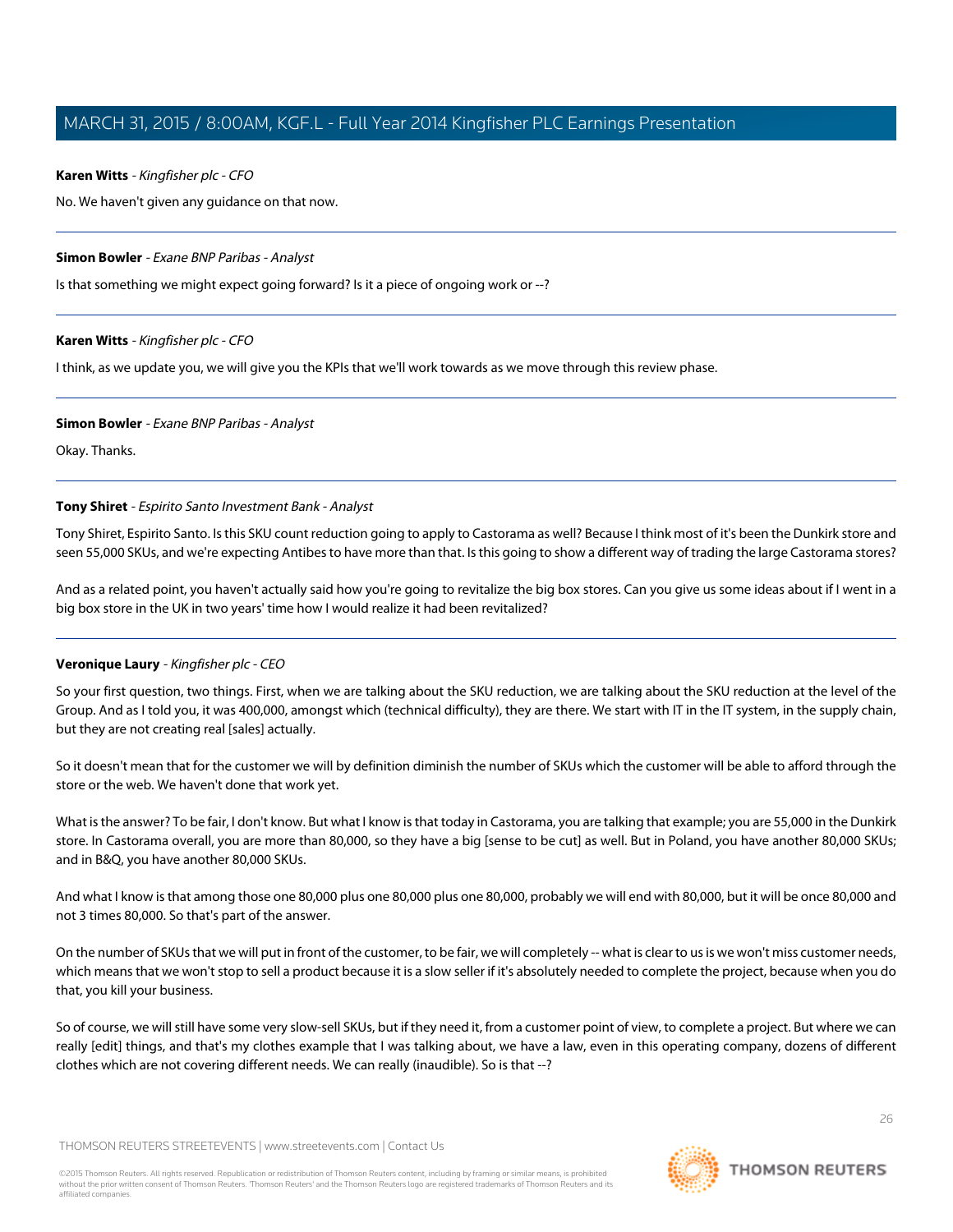#### **Tony Shiret** - Espirito Santo Investment Bank - Analyst

Sorry. Will there be a change in Castorama then, is what I'm really asking?

#### **Veronique Laury** - Kingfisher plc - CEO

Yes, of course.

#### **Tony Shiret** - Espirito Santo Investment Bank - Analyst

So it will be - look, fundamentally different?

#### **Veronique Laury** - Kingfisher plc - CEO

Yes, it will. As the new offer will develop, for instance, the bathroom and the garden, it will change as much in Castorama as it will change in the other operating companies.

#### **Tony Shiret** - Espirito Santo Investment Bank - Analyst

Okay. And revitalizing the big boxes, how are you going to do it?

#### **Veronique Laury** - Kingfisher plc - CEO

We will be doing it now on the base of what we have, what is the best format that we have in the Group, which is the new store that we've been opening in Henin. And we will work on that base for both UK; continue to evolve that in France and in Poland and Russia as well.

#### **Tony Shiret** - Espirito Santo Investment Bank - Analyst

Sorry. The new store where?

#### **Steve Willett** - Kingfisher plc - CEO, Group Productivity & Development

Henin. The new store that we've been opening eight months ago, four months ago? It's really -- it's close on the head office, north of France. Antibes will be next the version of it.

#### **Tony Shiret** - Espirito Santo Investment Bank - Analyst

Okay. So everything is going to become Castorama, France, sort of thing?

#### **Veronique Laury** - Kingfisher plc - CEO

What?

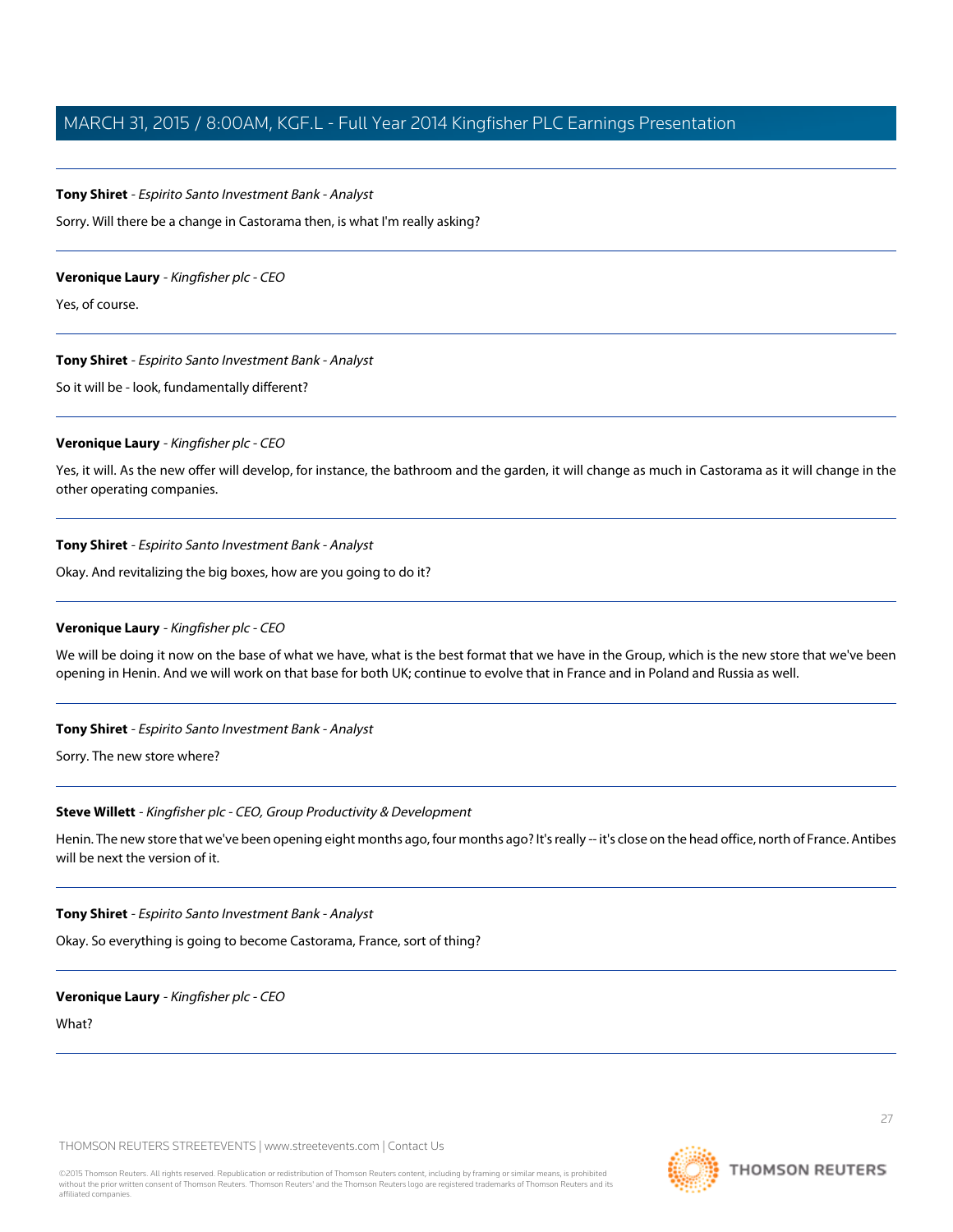## **Tony Shiret** - Espirito Santo Investment Bank - Analyst

Everything is going to become Castorama, France?

#### **Veronique Laury** - Kingfisher plc - CEO

It won't become France because it will be in the UK or in Poland by definition. We haven't decided what we will be doing with the brand, to be fair. We will need definitely a simpler brand structure. The important thing is we will propose to the UK customer a much unique and better proposition that they are dying for.

## **Tony Shiret** - Espirito Santo Investment Bank - Analyst

Will B&Q still exist in two years' time?

## **Veronique Laury** - Kingfisher plc - CEO

<span id="page-27-0"></span>I don't know.

# **Claire Huff** - RBC Capital Markets - Analyst

Claire Huff, RBC. A quick question on Screwfix, please. It's obviously been performing very well and you've still got strong ambition to roll out another 60 stores this year. Are you seeing any cannibalization on sales from B&Q in the areas that you're opening a Screwfix? And I wondered what the product overlap and SKU overlap is between the two formats.

# **Steve Willett** - Kingfisher plc - CEO, Group Productivity & Development

The cannibalization -- sorry. This is an old one that we've been talking about probably for about five or seven years, to be fair, and we keep doing exercises looking at cannibalization between the two formats. And quite frankly, we can never find anything within points of statistical analysis. If it is anything, it's like sub percentage points.

The primary issue quite frankly is they're different customer sets generally. Screwfix customers are either trade or they're serious hobbyists is probably a better word; and DIY customers are more non-pro, as Vero was saying.

So we don't see a lot of cannibalization, and quite frankly now, Screwfix is past B&Q, and most of the catchments that we're now opening up into basically haven't got B&Qs in them. So almost the point at which you would be cannibalizing has gone. So I think we're past -- I don't think there is a lot of cannibalization.

There is an overlap to TradePoint, but again, you find the overlap to TradePoint, each TradePoint is usually locked into general builders' type work whereas Screwfix is much more focused on plumbers/electricians.

So again, there is a bit of overlap and we do see the [customers] shop in both formats, but they buy different things.

# **Claire Huff** - RBC Capital Markets - Analyst

Thanks.

THOMSON REUTERS STREETEVENTS | [www.streetevents.com](http://www.streetevents.com) | [Contact Us](http://www010.streetevents.com/contact.asp)

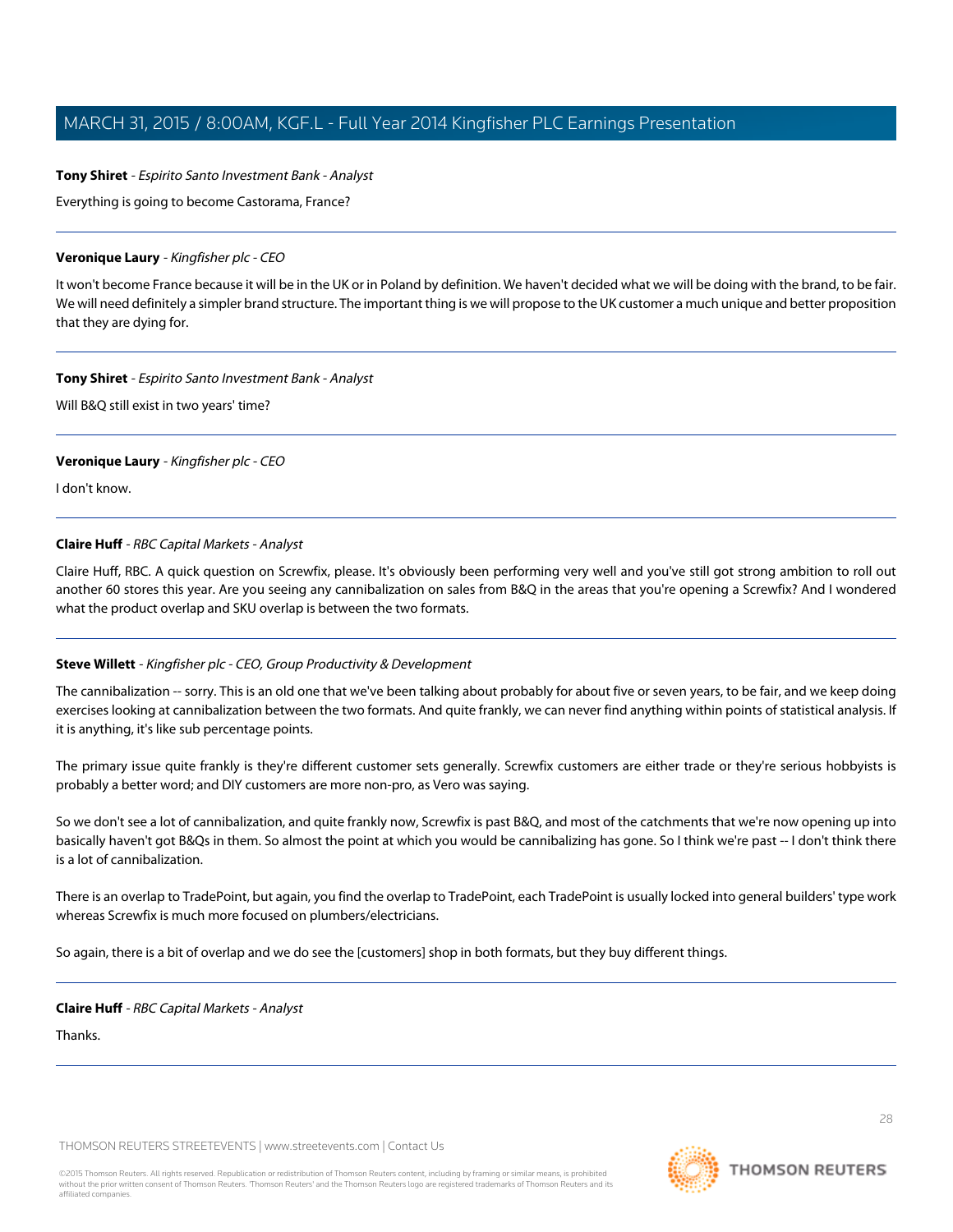## <span id="page-28-0"></span>**Assad Malic** - Citi - Analyst

Assad Malic, Citi. Just coming back to the store closures, if I could get more clarity in terms of how you're actually going to progress that. Are you looking to sublet all of them? Are there any that are coming up for natural lease expiry? Or will you just shut the stores and right off the lease liability in terms of a check to the landlord, please?

## **Karen Witts** - Kingfisher plc - CFO

Yes. Well, you take this very much on a store-by-store basis, and of course, just coming out of the stores doesn't take away our long-term lease liability. So definitely, we want to be looking to either sublet the whole place, or indeed to right-size or downsize and sublet some of the space.

You saw from the chart that I put up that we've got about 20% of our leases that come up for renegotiation where the lease ends over the next five years, and we will make decisions about whether or not to stay in them, whether or not to come out. And every year, there is a certain number of stores where the leases are expiring and we make the decision on some of our stores' leases whether to carry on or come out.

## **Assad Malic** - Citi - Analyst

If you look back at the subletting before, it's taken quite a while to just come out at 2% of space. What gives you the confidence now in terms of being able to sublet the vast majority of that 60 stores? Is there a pipeline that you've built up now?

## **Karen Witts** - Kingfisher plc - CFO

Well, I think what we've learned is that there isn't an easy answer to subletting. Yes, you're right. It's taken us a long time to get the eight sublets that we've been speaking about for a couple of years. I would say that we were talking then about the food retailers, and the food retailers, the big food retailers were in a different space to the space that they were in two or three years ago.

The way that we're doing this, we are giving ourselves the time to be patient when it comes to subletting or right-sizing. We are taking a prudent approach to the exceptional items. We said GBP350 million of exceptional items over two years, a vast part of that relates to onerous lease provisions.

#### <span id="page-28-1"></span>**Assad Malic** - Citi - Analyst

Okay. Thank you.

#### **Warwick Okines** - Deutsche Bank Research - Analyst

Warwick Okines, Deutsche Bank. I was wondering if I could just continue on the same line and just try and understand a bit more about this B&Q store reformatting. Firstly, on the revitalizations, how many are you actually planning to do this year?

And then on the 60 stores, could you give some sense of how many of those stores are on lease expiries in the next five years as per your chart on page 14?

#### **Karen Witts** - Kingfisher plc - CFO

Okay. Well, in terms of the 60 stores, and we're going to do this over two years, 30 and 30. And the majority of these would not be stores where the leases come up for expiry within the next five years.

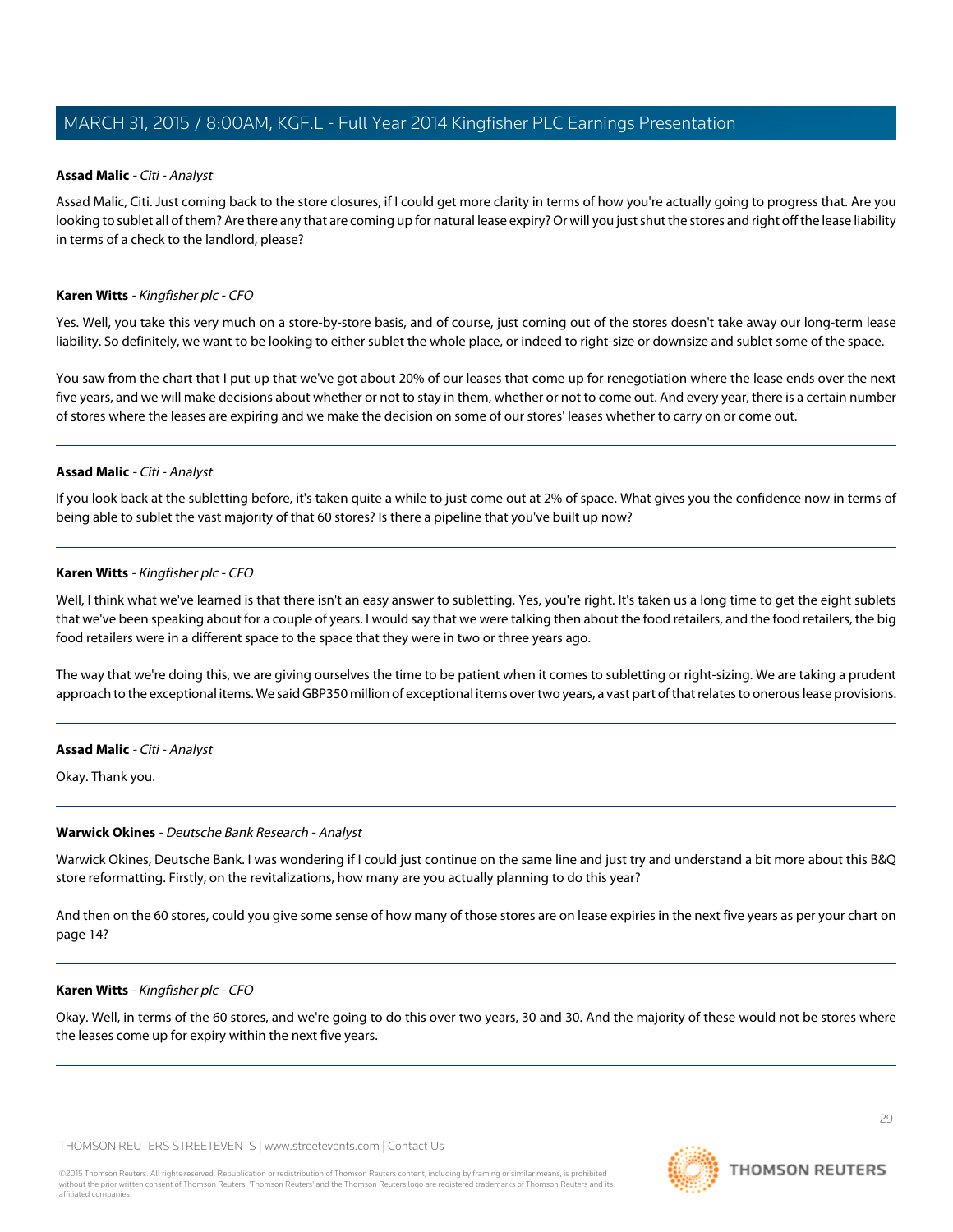## **Warwick Okines** - Deutsche Bank Research - Analyst

And on the revitalizations, how many do you plan to do this year?

#### **Karen Witts** - Kingfisher plc - CFO

The same number.

# **Warwick Okines** - Deutsche Bank Research - Analyst

Okay. And just back on the 60, could you say that the split between stores that have bulky goods only consent and more variable consent? Just to get a sense of where that space --

## **Karen Witts** - Kingfisher plc - CFO

Sorry, Warwick. I didn't hear you.

## **Warwick Okines** - Deutsche Bank Research - Analyst

Yes. To what extent are those 60 stores you're planning to close bulky goods consent only?

## **Steve Willett** - Kingfisher plc - CEO, Group Productivity & Development

I don't think we have the split with us at the moment.

# <span id="page-29-0"></span>**Warwick Okines** - Deutsche Bank Research - Analyst

Okay. Thank you.

# **Caroline Gulliver** - Jefferies & Co. - Analyst

Caroline Gulliver, Jefferies. Can I just come back to your pricing strategy again? And I appreciate it's early days and you're still waiting for Arja to join. But from a Group perspective and perhaps a holistic perspective, in your experience, do you think EDLP with perhaps weekend door-busters is a better strategy than a more promotional high-low pricing? Or just generally, what do you think is most successful?

# **Veronique Laury** - Kingfisher plc - CEO

It's a good question. You make me laugh because it's one of the things that we are often asked. I think in general, in principle, let me answer in principle, because of the way home improvement works for people, we are not selling food; you buy food almost every week; you do a bathroom project every seven years. So I think in principle, EDLP works better for people because they want to buy the product at the right price when they need it. So I think that's the principle.

So the more we can be close to that and we can do every day good value with high-quality products, the better it is. And of course, at one point, we can animate trading by some activities. But in principle, I think that will be the direction.

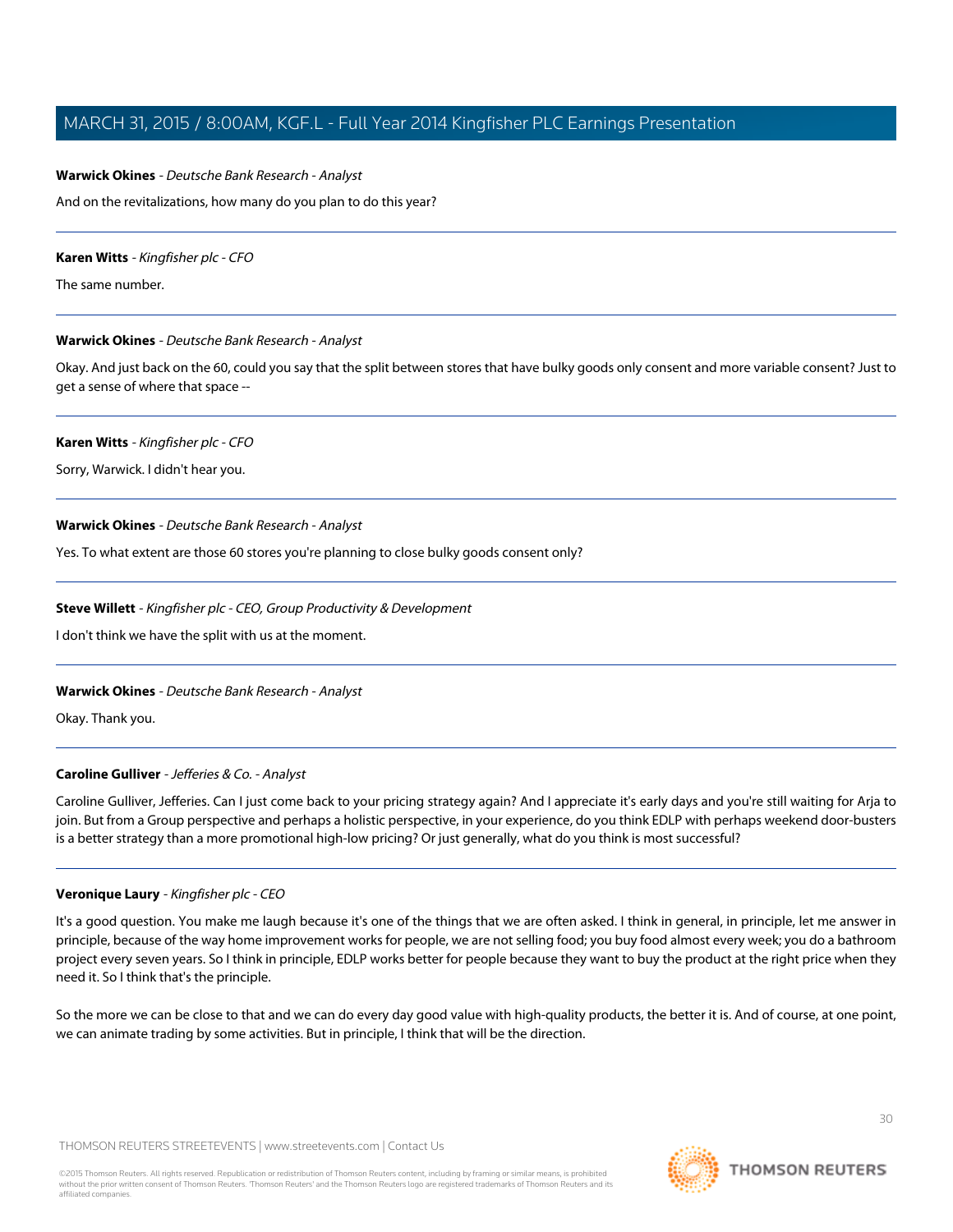To be fair, there are some of our businesses which are already like that. If you take Russia, for instance, they are already a full EDLP strategy. I think B&Q on the latest -- this year, have moved again a little bit more closer to that.

So again, that will be part of that One Kingfisher strategy to align the operating company, because today, we have very different pricing strategy across countries.

#### <span id="page-30-0"></span>**Rob Joyce** - Goldman Sachs & Co. - Analyst

Rob Joyce, Goldman Sachs. Just a quick one on the GBP350 million again. How do we think about that in cash terms? Am I right in thinking that's the maximum you could pay out across the duration of these leases if you don't sublet and the cash would actually come out more slowly?

#### **Karen Witts** - Kingfisher plc - CFO

Most of this is what I would call not new cash. So it's not incremental. We would be paying out these rental flows in any case, assuming that we didn't sublet.

But clearly, as I said, the GBP350 million primarily relates to the lease provisions. The quicker we can sublet or right-size, the better, and that certainly will make a difference to the overall utilization of that provision. But we have -- as said, it isn't an easy thing to do, to do these sublets and right-sizes, even though we've got -- we've actually got some ongoing at the moment that we can't speak about, but we're not assuming that there's a silver bullet there that takes it away.

But this is not about new incremental cash largely. There's a little element in there that's about redundancy payments, but the vast majority is the lease provision.

#### **Rob Joyce** - Goldman Sachs & Co. - Analyst

So no upfront big cash hit then we should be thinking of?

#### **Karen Witts** - Kingfisher plc - CFO

No.

#### **Rob Joyce** - Goldman Sachs & Co. - Analyst

Thank you.

# **Veronique Laury** - Kingfisher plc - CEO

We have just five minutes more. I'll just make a precision about the revitalization program because I think I didn't answer right to your question. Your question was how many we will be doing this year. No? I think, and I will give -- I will let Guy a chance to explain what we are doing.

We will be testing once more the UK, in Russia and in Poland by March 2016 in order to then develop it. And, Guy, if you want to say a word about the revitalization.